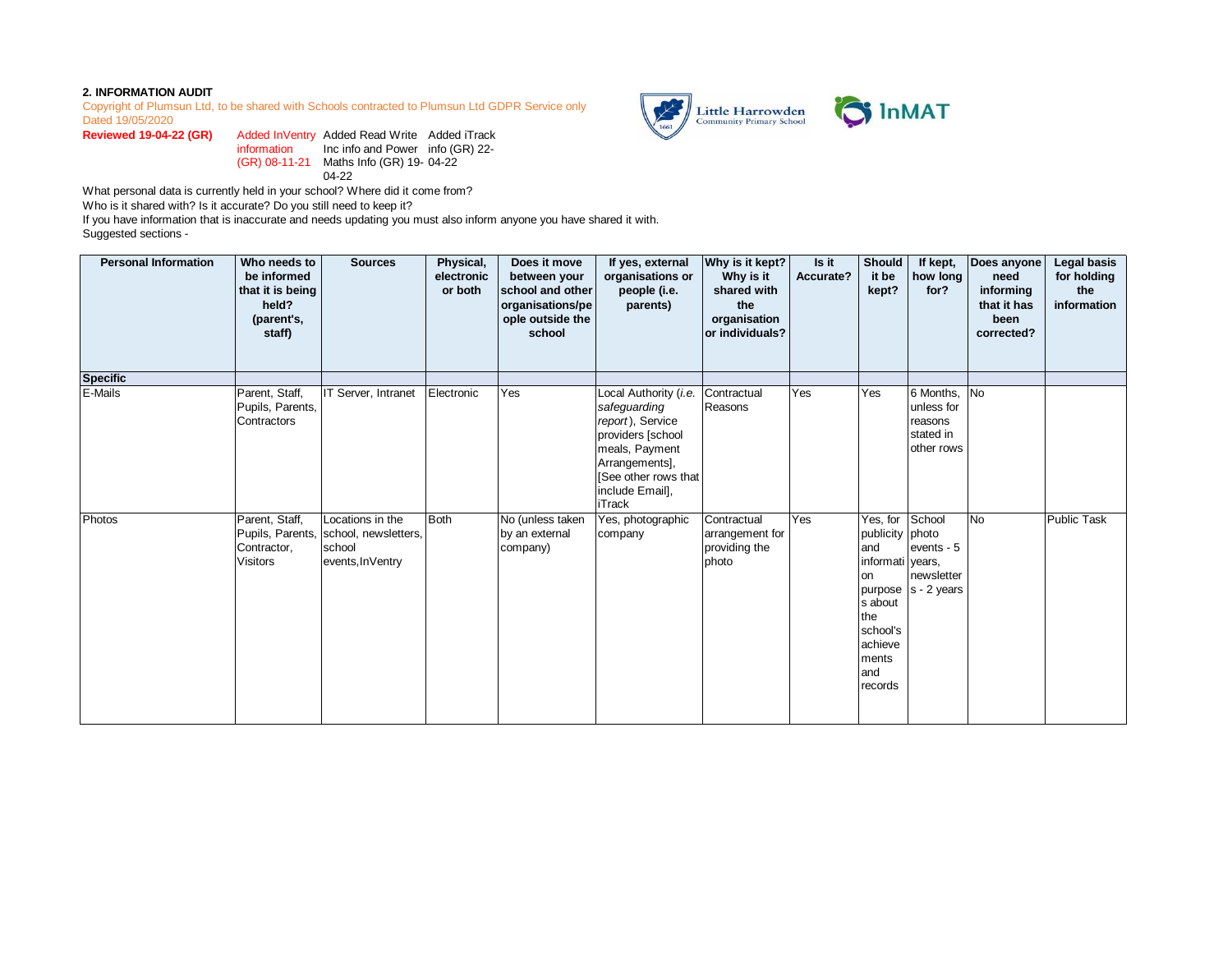| <b>Personal Information</b> | Who needs to<br>be informed<br>that it is being<br>held?<br>(parent's,<br>staff) | <b>Sources</b>                                                                                                                                                                                                                                 | Physical,<br>electronic<br>or both | Does it move<br>between your<br>school and other<br>organisations/pe<br>ople outside the<br>school | If yes, external<br>organisations or<br>people (i.e.<br>parents)                                                                                                                                                                                         | Why is it kept?<br>Why is it<br>shared with<br>the<br>organisation<br>or individuals? | Is it<br>Accurate? | Should<br>it be<br>kept? | If kept,<br>how long<br>for? | Does anyone<br>need<br>informing<br>that it has<br>been<br>corrected? | <b>Legal basis</b><br>for holding<br>the<br>information |
|-----------------------------|----------------------------------------------------------------------------------|------------------------------------------------------------------------------------------------------------------------------------------------------------------------------------------------------------------------------------------------|------------------------------------|----------------------------------------------------------------------------------------------------|----------------------------------------------------------------------------------------------------------------------------------------------------------------------------------------------------------------------------------------------------------|---------------------------------------------------------------------------------------|--------------------|--------------------------|------------------------------|-----------------------------------------------------------------------|---------------------------------------------------------|
| Name                        | Employee                                                                         | Arbor, Staff File,<br>Email, School<br>Website, Course<br>Certificates,<br>Registers, InVentry,<br>Newsletters,<br><b>Business Continuity</b><br>Plan, Accident<br>Returns, InVentry,<br>Power Maths [See<br>single central<br>record], iTrack | <b>Both</b>                        | Yes                                                                                                | Public (i.e. if<br>included on the<br>website), HR<br>Provider (name the<br>provider),<br>Occupational<br>Health (name<br>provider),<br>Contractors (i.e.<br>Plumsun, training<br>providers), Local<br>Authority (i.e.<br>safeguarding<br>report), Email | Contractual<br>reasons                                                                | Yes                | Yes                      | Ongoing                      | No (unless<br>changes of<br>name)                                     | Public Task                                             |
| Contracts                   | Employee                                                                         | Arbor, Staff File                                                                                                                                                                                                                              |                                    |                                                                                                    |                                                                                                                                                                                                                                                          |                                                                                       |                    |                          |                              |                                                                       |                                                         |
| Gender                      | Employee                                                                         | Arbor, Staff File,<br>Email, School<br>Website, Course<br>Certificates,<br>Registers, 'Signing<br>In System',<br>Newsletters,<br><b>Business Continuity</b><br>Plan, Accident<br>Returns, [See<br>single central<br>record]                    | <b>Both</b>                        | Yes                                                                                                | Public (i.e. if<br>included on the<br>website), HR<br>Provider (name the<br>provider).<br>Occupational<br>Health (name<br>provider),<br>Contractors (i.e.<br>Plumsun, training<br>providers), Local<br>Authority (i.e.<br>safeguarding<br>report), Email | Contractual<br>reasons                                                                | Yes                | Yes                      | Ongoing                      | No (unless<br>changes of<br>title)                                    | <b>Public Task</b>                                      |
| D.O.B                       | Employee                                                                         | Arbor, Staff File,<br>Email                                                                                                                                                                                                                    | <b>Both</b>                        | Yes                                                                                                | Occupational<br>Health, HR Serices                                                                                                                                                                                                                       | Contractual<br>Reasons                                                                | Yes                | Yes                      | Ongoing                      | <b>No</b>                                                             | Public Task                                             |
| National Insurance          | Employee                                                                         | Arbor, Staff File                                                                                                                                                                                                                              | <b>Both</b>                        | Yes                                                                                                | HR Payroll                                                                                                                                                                                                                                               | Contractual<br>Reasons                                                                | Yes                | Yes                      | Ongoing                      | No                                                                    | Public Task                                             |
| Job application             | Employee                                                                         | Staff File, on-line<br>received from<br>potential employee                                                                                                                                                                                     | <b>Both</b>                        | Yes                                                                                                | <b>HR Services</b>                                                                                                                                                                                                                                       | Contractual<br>Reasons                                                                | Yes                | Yes                      | 6 months                     | <b>No</b>                                                             | <b>Public Task</b>                                      |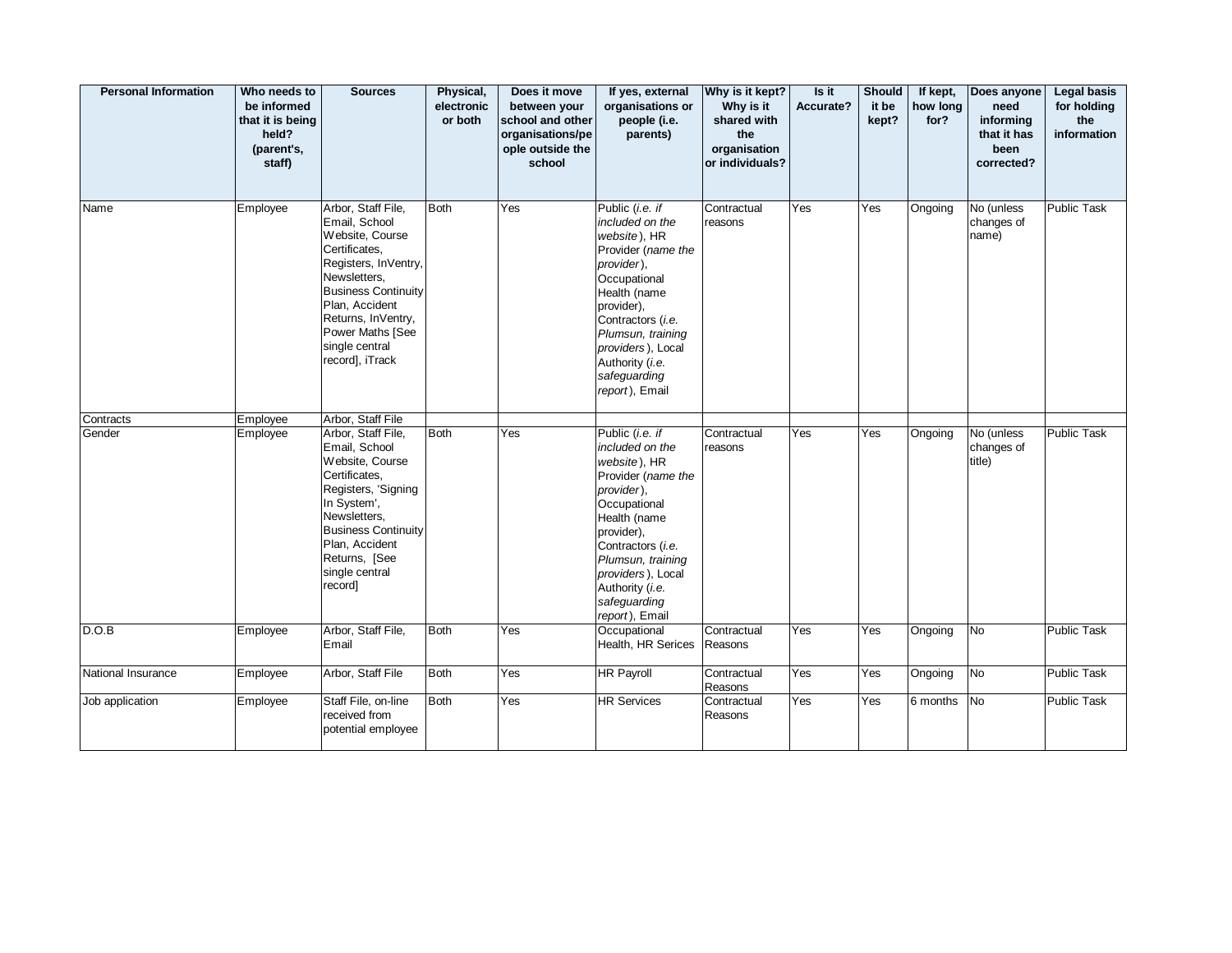| <b>Personal Information</b> | Who needs to<br>be informed<br>that it is being<br>held?<br>(parent's,<br>staff) | <b>Sources</b>    | Physical,<br>electronic<br>or both | Does it move<br>between your<br>school and other<br>organisations/pe<br>ople outside the<br>school | If yes, external<br>organisations or<br>people (i.e.<br>parents) | Why is it kept?<br>Why is it<br>shared with<br>the<br>organisation<br>or individuals? | Is it<br>Accurate? | <b>Should</b><br>it be<br>kept? | If kept,<br>how long<br>for?                                                                 | Does anyone<br>need<br>informing<br>that it has<br>been<br>corrected? | Legal basis<br>for holding<br>the<br>information |
|-----------------------------|----------------------------------------------------------------------------------|-------------------|------------------------------------|----------------------------------------------------------------------------------------------------|------------------------------------------------------------------|---------------------------------------------------------------------------------------|--------------------|---------------------------------|----------------------------------------------------------------------------------------------|-----------------------------------------------------------------------|--------------------------------------------------|
| References                  | Employee                                                                         | <b>Staff File</b> | <b>No</b>                          | N <sub>o</sub>                                                                                     | N/A                                                              | N/A                                                                                   | Yes                | Yes                             | 6 months<br>∣(unless<br>the<br>member of<br>staff is in<br>agreement<br>to keep it<br>longer | N <sub>o</sub>                                                        | <b>Public Task</b>                               |
| Pension Info                | Employee                                                                         | Arbor, Staff File | Both                               | Yes                                                                                                | <b>HR Payroll</b>                                                | Contractual<br>Reasons                                                                | Yes                | Yes                             | Ongoing                                                                                      | No                                                                    | <b>Public Task</b>                               |
| Bank account                | Employee                                                                         | Arbor, Staff File | Both                               | Yes                                                                                                | <b>HR Payroll</b>                                                | Contractual<br>Reasons                                                                | Yes                | Yes                             | Ongoing<br>(for pay)                                                                         | No                                                                    | <b>Public Task</b>                               |
| Next of Kin                 | Employee                                                                         | Arbor, Staff File | Both                               | No.                                                                                                | N/A                                                              | N/A                                                                                   | Yes                | Yes                             | Ongoing<br>(for<br>emergenc<br>y contact)                                                    | No                                                                    | <b>Public Task</b>                               |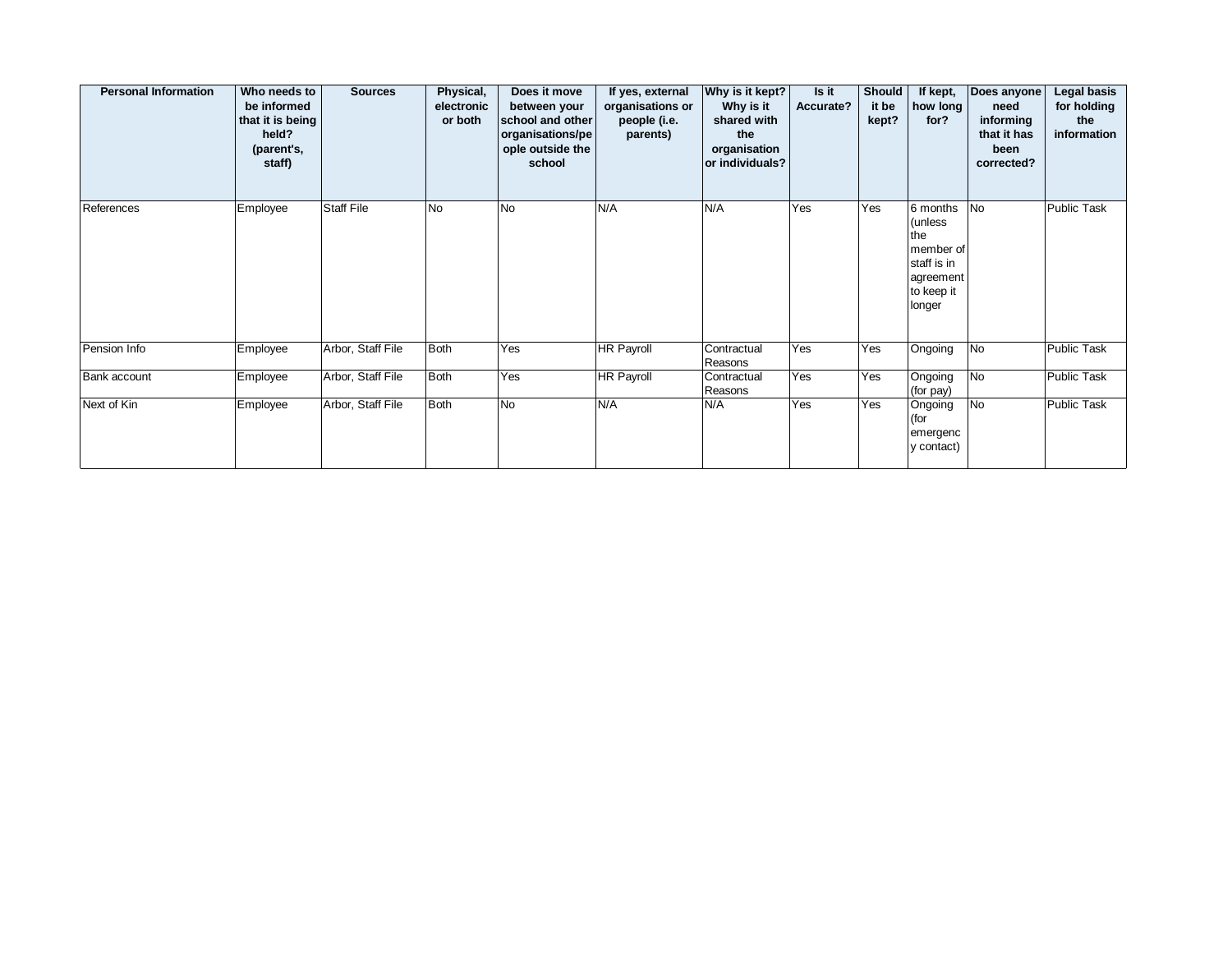| <b>Personal Information</b>                              | Who needs to<br>be informed<br>that it is being<br>held?<br>(parent's,<br>staff) | <b>Sources</b>                                                  | Physical,<br>electronic<br>or both | Does it move<br>between your<br>school and other<br>organisations/pe<br>ople outside the<br>school | If yes, external<br>organisations or<br>people (i.e.<br>parents) | Why is it kept?<br>Why is it<br>shared with<br>the<br>organisation<br>or individuals? | Is it<br>Accurate? | <b>Should</b><br>it be<br>kept? | If kept,<br>how long<br>for?                          | Does anyone<br>need<br>informing<br>that it has<br>been<br>corrected? | <b>Legal basis</b><br>for holding<br>the<br>information |
|----------------------------------------------------------|----------------------------------------------------------------------------------|-----------------------------------------------------------------|------------------------------------|----------------------------------------------------------------------------------------------------|------------------------------------------------------------------|---------------------------------------------------------------------------------------|--------------------|---------------------------------|-------------------------------------------------------|-----------------------------------------------------------------------|---------------------------------------------------------|
| <b>Personal Information</b>                              | Who needs to<br>be informed<br>that it is being<br>held?<br>(parent's,<br>staff) | <b>Sources</b>                                                  | Physical,<br>electronic<br>or both | Does it move<br>between your<br>school and other<br>organisations/pe<br>ople outside the<br>school | If yes, external<br>organisations or<br>people (i.e.<br>parents) | Why is it kept?<br>Why is it<br>shared with<br>the<br>organisation<br>or individuals? | Is it<br>Accurate? | <b>Should</b><br>it be<br>kept? | If kept,<br>how long<br>for?                          | Does anyone<br>need<br>informing<br>that it has<br>been<br>corrected? | <b>Legal basis</b><br>for holding<br>the<br>information |
| <b>Staff</b>                                             |                                                                                  |                                                                 |                                    |                                                                                                    |                                                                  |                                                                                       |                    |                                 |                                                       |                                                                       |                                                         |
| Appraisal                                                | Employee                                                                         | <b>Staff File</b>                                               | Physical                           | Yes                                                                                                | <b>HR Services</b>                                               | Advice on<br>Employment                                                               | Yes                | Yes                             | Two years No<br>(for record<br>of<br>consistanc<br>v) |                                                                       | <b>Public Task</b>                                      |
| Car registration                                         | Employee                                                                         | <b>Staff File</b>                                               | Physical                           | <b>No</b>                                                                                          | N/A                                                              | N/A                                                                                   | Yes                | Yes                             | Whilst<br>valid<br>business<br>use                    |                                                                       | <b>Public Task</b>                                      |
| Phone no.s                                               | Employee                                                                         | Arbor, Staff File,<br>Email                                     | <b>Both</b>                        | Yes                                                                                                | <b>HR Services</b>                                               | Contractual<br>Reasons                                                                | Yes                | Yes                             | Ongoing                                               | N <sub>o</sub>                                                        | <b>Public Task</b>                                      |
| Email address                                            | Employee                                                                         | Arbor, Staff File, IT, Both<br><b>iTrack</b>                    |                                    | Yes                                                                                                | IT Company                                                       | Contractual<br>Reasons                                                                | Yes                | Yes                             | Ongoing                                               | No                                                                    | <b>Public Task</b>                                      |
| Salary                                                   | Employee                                                                         | Arbor, Staff File                                               | <b>Both</b>                        | Yes                                                                                                | <b>HR Payroll</b>                                                | Contractual<br>Reasons                                                                | Yes                | Yes                             | Ongoing<br>(for pay)                                  | No                                                                    | Public Task                                             |
| Sick absence / other absence Employee                    |                                                                                  | Staff File [also see<br>staff appraisal]                        | Physical                           | Yes                                                                                                | <b>HR Services and</b><br>Occupational<br>Health                 | Advice on<br>Employment                                                               | Yes                | Yes                             | Two years No<br>(for record<br>of<br>consistanc<br>y) |                                                                       | Public Task                                             |
| <b>DBS</b>                                               | Employee                                                                         | Staff File, [See<br>single central<br>record] InVentry          | <b>Both</b>                        | Yes                                                                                                | DBS Website for<br><b>Update Service</b>                         | Check DBS for<br>New Employee                                                         | Yes                | Yes                             | 6 Months,<br>the DBS<br>number is<br>kept<br>ongoing  | N/A                                                                   | <b>Public Task</b>                                      |
| On-site and off-site visits -<br>risk assessments (Name) | Employee                                                                         | Paper (taken on<br>and off site) and<br>Electronic<br>documents | <b>Both</b>                        | Yes                                                                                                | Plumsun Ltd,<br><b>Education Centre</b><br>and other Venues      | To run school<br>visits and for<br>activities (on-<br>site and off site)              | Yes                | Yes                             | Ongoing                                               | Plumsun                                                               | Public Task                                             |
| Passport / ID info.                                      | Employee                                                                         | Staff File, [See<br>single central<br>record]                   | Physical                           | <b>No</b>                                                                                          | N/A                                                              | N/A                                                                                   | Yes                | Yes                             | 6 months                                              | <b>No</b>                                                             | <b>Public Task</b>                                      |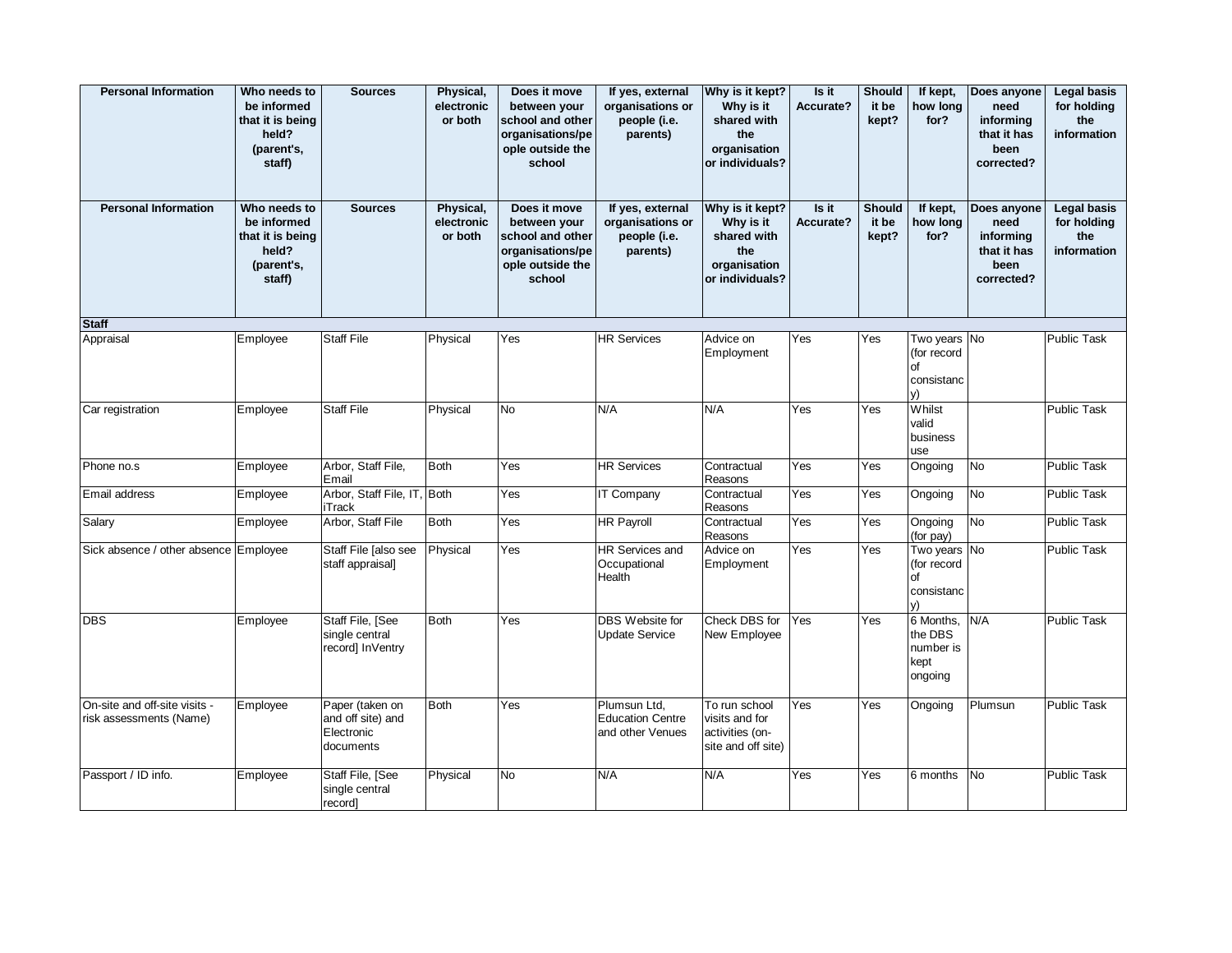| <b>Personal Information</b> | Who needs to<br>be informed<br>that it is being<br>held?<br>(parent's,<br>staff) | <b>Sources</b>                                                                                                                                                             | Physical,<br>electronic<br>or both | Does it move<br>between your<br>school and other<br>organisations/pe<br>ople outside the<br>school | If yes, external<br>organisations or<br>people (i.e.<br>parents) | Why is it kept?<br>Why is it<br>shared with<br>the<br>organisation<br>or individuals?                                 | Is it<br>Accurate? | <b>Should</b><br>it be<br>kept?                                                                                                      | If kept,<br>how long<br>for?                                  | Does anyone<br>need<br>informing<br>that it has<br>been<br>corrected? | <b>Legal basis</b><br>for holding<br>the<br>information |
|-----------------------------|----------------------------------------------------------------------------------|----------------------------------------------------------------------------------------------------------------------------------------------------------------------------|------------------------------------|----------------------------------------------------------------------------------------------------|------------------------------------------------------------------|-----------------------------------------------------------------------------------------------------------------------|--------------------|--------------------------------------------------------------------------------------------------------------------------------------|---------------------------------------------------------------|-----------------------------------------------------------------------|---------------------------------------------------------|
| Single Central record       | Employee                                                                         | Single Central<br>Record [information<br>collected is<br>included on this<br>form]                                                                                         | <b>Both</b>                        | <b>No</b>                                                                                          | <b>No</b>                                                        | Shared with<br>Ofsted for<br>inspection<br>purposes                                                                   | Yes                | Yes                                                                                                                                  | Ongoing                                                       | Yes                                                                   | Public Task                                             |
| Training record             | Employee                                                                         | Staff File, Staff<br>Room walls and<br>other locations in<br>schools needed<br>forand emergency<br>response such as<br>first aid, fire), [See<br>single central<br>record] | <b>Both</b>                        | No                                                                                                 | N/A                                                              | Shared with<br>Ofsted for<br>inspection<br>purposes,<br>business<br>continuity plan<br>and for medical<br>emergencies | Yes                | Yes                                                                                                                                  | Ongoing,<br>untill the<br>training is<br>no longer<br>valid   | Yes                                                                   | <b>Public Task</b>                                      |
| Copy of qualifications      | Employee                                                                         | Staff File, [See<br>single central<br>record]                                                                                                                              | Physical                           | No                                                                                                 | N/A                                                              | N/A                                                                                                                   | Yes                | Yes                                                                                                                                  | 6 months                                                      | No                                                                    | <b>Public Task</b>                                      |
| Photos for ID               | Employee                                                                         | <b>Staff File</b>                                                                                                                                                          | Both                               | No (unless taken<br>by an external<br>company)                                                     | Yes, photographic<br>company                                     | Contractual<br>arrangement for<br>providing the<br>photo                                                              | Yes                | Yes                                                                                                                                  | Ongoing<br>(i.e. used<br>on staff<br>badges)                  | No                                                                    | Public Task                                             |
| <b>General Photos</b>       | Employee                                                                         | Locations in the<br>school, newsletters,<br>school events,<br><b>InVentry</b>                                                                                              | <b>Both</b>                        | No (unless taken<br>by an external<br>company)                                                     | Yes, photographic<br>company                                     | Contractual<br>arrangement for<br>providing the<br>photo                                                              | Yes                | Yes, for<br>publicity photo<br>and<br>informati<br>on<br>purpose<br>s about<br>the<br>school's<br>achieve<br>ments<br>and<br>records | School<br>events - 5<br>vears.<br>newsletter<br>$s - 2$ years | No                                                                    | Public Task                                             |
| Medical                     | Employee                                                                         | <b>Staff File</b>                                                                                                                                                          | <b>Both</b>                        | Yes                                                                                                | <b>HR Services and</b><br>Occupational<br>Health                 | Advice on<br>employment                                                                                               | Yes                | Yes                                                                                                                                  | Two years No<br>(for record<br>of<br>consistanc<br>y)         |                                                                       | <b>Public Task</b>                                      |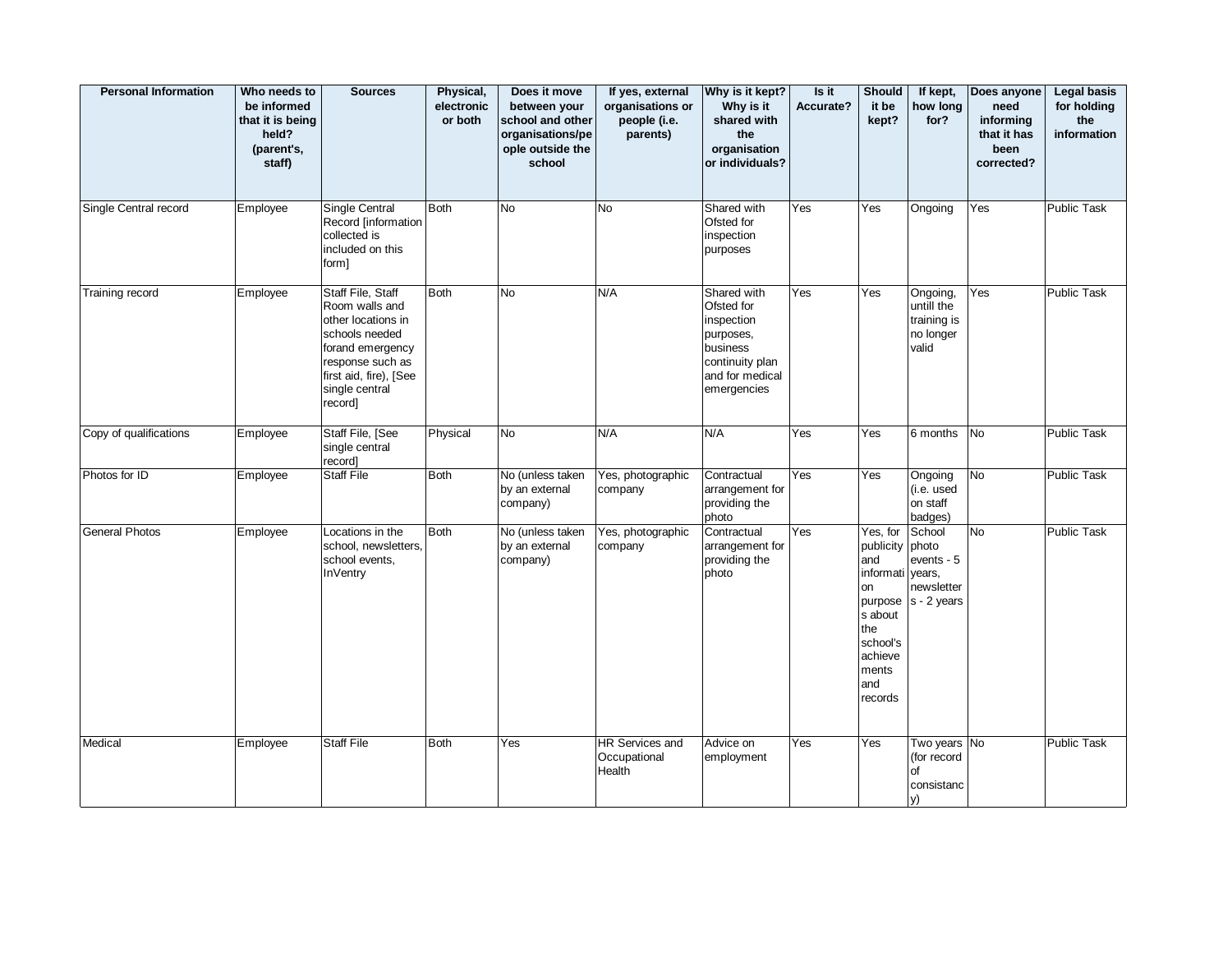| <b>Personal Information</b> | Who needs to<br>be informed<br>that it is being<br>held?<br>(parent's,<br>staff) | <b>Sources</b>                               | Physical,<br>electronic<br>or both | Does it move<br>between your<br>school and other<br>organisations/pe<br>ople outside the<br>school | If yes, external<br>organisations or<br>people (i.e.<br>parents) | Why is it kept?<br>Why is it<br>shared with<br>the<br>organisation<br>or individuals? | Is it<br>Accurate? | <b>Should</b><br>it be<br>kept? | If kept,<br>how long<br>for?                            | Does anyone<br>need<br>informing<br>that it has<br>been<br>corrected? | Legal basis<br>for holding<br>the<br>information |
|-----------------------------|----------------------------------------------------------------------------------|----------------------------------------------|------------------------------------|----------------------------------------------------------------------------------------------------|------------------------------------------------------------------|---------------------------------------------------------------------------------------|--------------------|---------------------------------|---------------------------------------------------------|-----------------------------------------------------------------------|--------------------------------------------------|
| Sickness / absence          | Employee                                                                         | Staff File, InVentry<br>(signing in and out) | Both                               | Yes                                                                                                | HR Services and<br>Occupational<br>Health                        | Advice on<br>employment                                                               | Yes                | Yes                             | Two years No<br>(for record<br>lof<br>consistanc        |                                                                       | <b>Public Task</b>                               |
| Disciplinary                | Employee                                                                         | <b>Staff File</b>                            | Both                               | Yes                                                                                                | <b>HR Services and</b><br>Occupational<br>Health                 | Advice on<br>employment                                                               | Yes                | Yes                             | Two years No<br>(for record<br>l of<br>consistanc<br>Y) |                                                                       | Public Task                                      |
|                             |                                                                                  |                                              |                                    |                                                                                                    |                                                                  |                                                                                       |                    |                                 |                                                         |                                                                       |                                                  |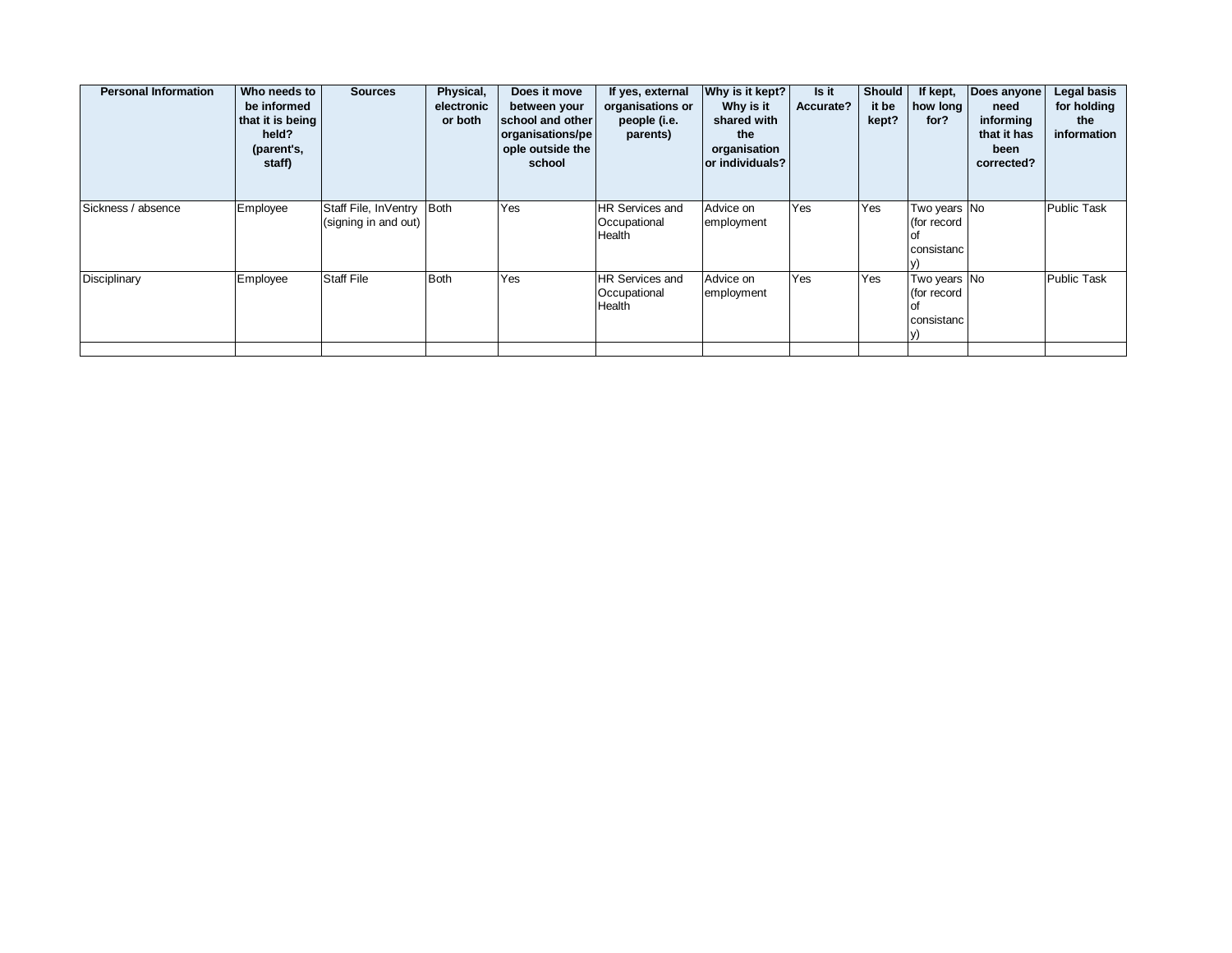| <b>Personal Information</b>       | Who needs to<br>be informed<br>that it is being<br>held?<br>(parent's,<br>staff) | <b>Sources</b>                                                                                                                                                             | Physical,<br>electronic<br>or both | Does it move<br>between your<br>school and other<br>organisations/pe<br>ople outside the<br>school | If yes, external<br>organisations or<br>people (i.e.<br>parents) | Why is it kept?<br>Why is it<br>shared with<br>the<br>organisation<br>or individuals?                                 | Is it<br>Accurate? | <b>Should</b><br>it be<br>kept?                                                            | If kept,<br>how long<br>for?                                                     | Does anyone<br>need<br>informing<br>that it has<br>been<br>corrected? | <b>Legal basis</b><br>for holding<br>the<br>information |
|-----------------------------------|----------------------------------------------------------------------------------|----------------------------------------------------------------------------------------------------------------------------------------------------------------------------|------------------------------------|----------------------------------------------------------------------------------------------------|------------------------------------------------------------------|-----------------------------------------------------------------------------------------------------------------------|--------------------|--------------------------------------------------------------------------------------------|----------------------------------------------------------------------------------|-----------------------------------------------------------------------|---------------------------------------------------------|
| <b>Personal Information</b>       | Who needs to<br>be informed<br>that it is being<br>held?<br>(parent's,<br>staff) | <b>Sources</b>                                                                                                                                                             | Physical,<br>electronic<br>or both | Does it move<br>between your<br>school and other<br>organisations/pe<br>ople outside the<br>school | If yes, external<br>organisations or<br>people (i.e.<br>parents) | Why is it kept?<br>Why is it<br>shared with<br>the<br>organisation<br>or individuals?                                 | Is it<br>Accurate? | <b>Should</b><br>it be<br>kept?                                                            | If kept,<br>how long<br>for?                                                     | Does anyone<br>need<br>informing<br>that it has<br>been<br>corrected? | <b>Legal basis</b><br>for holding<br>the<br>information |
| <b>Staff</b>                      |                                                                                  |                                                                                                                                                                            |                                    |                                                                                                    |                                                                  |                                                                                                                       |                    |                                                                                            |                                                                                  |                                                                       |                                                         |
| First aid record                  | Employee                                                                         | Staff File, Staff<br>Room walls and<br>other locations in<br>schools needed<br>forand emergency<br>response such as<br>first aid, fire), [See<br>single sentral<br>record] | <b>Both</b>                        | No                                                                                                 | N/A                                                              | Shared with<br>Ofsted for<br>inspection<br>purposes,<br>business<br>continuity plan<br>and for medical<br>emergencies | Yes                | Yes                                                                                        | Ongoing,<br>untill the<br>training is<br>no longer<br>valid                      | Yes                                                                   | <b>Public Task</b>                                      |
| <b>Emergency Contact</b>          | Employee                                                                         | Arbor, Staff File                                                                                                                                                          | <b>Both</b>                        | <b>No</b>                                                                                          | N/A                                                              | N/A                                                                                                                   | Yes                | Yes                                                                                        | Ongoing<br>(for<br>emergenc<br>y contact)                                        | <b>No</b>                                                             | <b>Public Task</b>                                      |
| Interview notes                   | Employee                                                                         | <b>Staff File</b>                                                                                                                                                          | Physical                           | Yes                                                                                                | <b>HR Services</b>                                               | Contractual<br>Reasons                                                                                                | Yes                | Yes                                                                                        | 6 months                                                                         | <b>No</b>                                                             | Public Task                                             |
| <b>Biometric</b>                  | Employee                                                                         |                                                                                                                                                                            |                                    |                                                                                                    |                                                                  |                                                                                                                       |                    |                                                                                            |                                                                                  |                                                                       |                                                         |
| Marriage Certs, Change of<br>Deed | Employee                                                                         | Staff File, [See<br>single central<br>record]                                                                                                                              | Physical                           | No                                                                                                 | N/A                                                              | N/A                                                                                                                   | Yes                | $No -$<br>used to<br>check<br>legally<br>correct<br>change<br><b>of</b><br>status/n<br>ame | Less than<br>6 months                                                            | <b>No</b>                                                             | <b>Public Task</b>                                      |
| <b>Disabilities</b>               | Employee                                                                         | <b>Staff File</b>                                                                                                                                                          | Both                               | Yes                                                                                                | <b>HR Services and</b><br>occupational health                    | Contractual<br>Reasons                                                                                                | Yes                | Yes                                                                                        | 6 months<br>or if an<br>ongoing<br>requireme<br>nt for<br>emergenc<br>y response | <b>No</b>                                                             | <b>Public Task</b>                                      |
| Sexual Preference                 | Employee                                                                         | Anonomously<br>collected                                                                                                                                                   | Physical                           | Yes                                                                                                | <b>HR Services</b>                                               | Contractual<br>Reasons                                                                                                | Yes                | Yes                                                                                        | 6 months No                                                                      |                                                                       | Public Task                                             |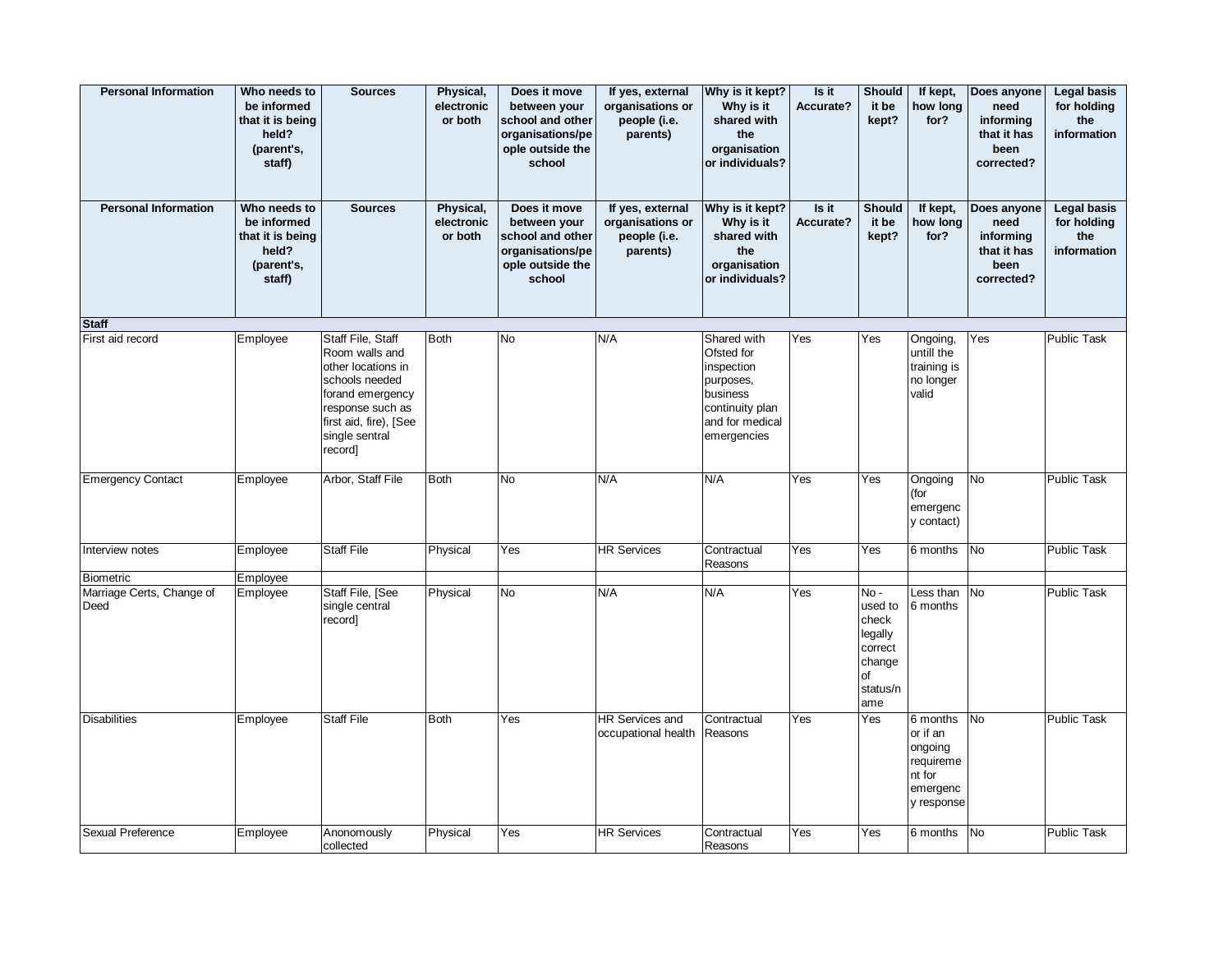| <b>Personal Information</b>        | Who needs to<br>be informed<br>that it is being<br>held?<br>(parent's,<br>staff) | <b>Sources</b>                                | Physical,<br>electronic<br>or both | Does it move<br>between your<br>school and other<br>organisations/pe<br>ople outside the<br>school | If yes, external<br>organisations or<br>people (i.e.<br>parents) | Why is it kept?<br>Why is it<br>shared with<br>the<br>organisation<br>or individuals? | Is it<br>Accurate? | Should<br>it be<br>kept? | If kept,<br>how long<br>for?                                                                | Does anyone<br>need<br>informing<br>that it has<br>been<br>corrected? | <b>Legal basis</b><br>for holding<br>the<br>information |
|------------------------------------|----------------------------------------------------------------------------------|-----------------------------------------------|------------------------------------|----------------------------------------------------------------------------------------------------|------------------------------------------------------------------|---------------------------------------------------------------------------------------|--------------------|--------------------------|---------------------------------------------------------------------------------------------|-----------------------------------------------------------------------|---------------------------------------------------------|
| Previous work Experience           | Employee                                                                         | <b>Staff File</b>                             | Physical                           | No                                                                                                 | N/A                                                              | N/A                                                                                   | Yes                | Yes                      | 6 months<br>(unless<br>the<br>member of<br>staff is in<br>agreement<br>to keep it<br>longer | No                                                                    | Public Task                                             |
| Teacher status checK               | Employee                                                                         | Staff File, [See<br>single central<br>record] | Yes                                | Yes                                                                                                | <b>DBS</b> Website for<br><b>Update Service</b>                  | Check DBS for<br>New Employee                                                         | Yes                | Yes                      | 6 Months, N/A<br>the DBS<br>number is<br>kept<br>ongoing                                    |                                                                       | <b>Public Task</b>                                      |
| Section 128 check                  | Employee                                                                         | Staff File, [See<br>single central<br>record] | Both                               | Yes                                                                                                |                                                                  |                                                                                       | Yes                | Yes                      | 6 Months,<br>the record<br>that the<br>check was<br>undertake<br>n is stored                | N/A                                                                   | <b>Public Task</b>                                      |
| Disqualification by<br>Association | Employee                                                                         | Staff File, [See<br>single central<br>record] | Both                               | Yes                                                                                                | DBS Website for<br><b>Update Service</b>                         | Check DBS for<br>New Employee                                                         | Yes                | Yes                      | 6 Months, N/A<br>the record<br>that the<br>check was<br>undertake<br>n is stored            |                                                                       | <b>Public Task</b>                                      |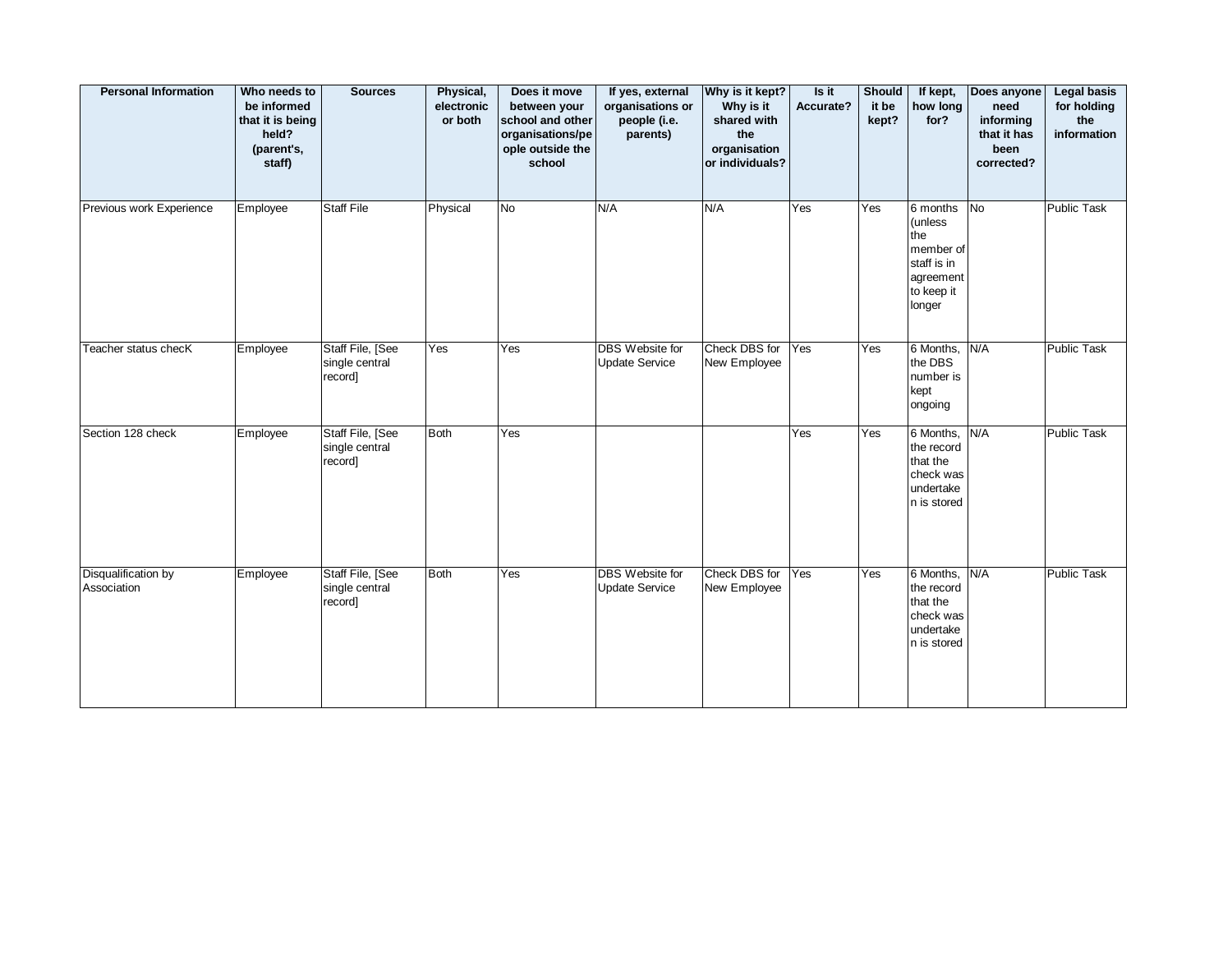| <b>Personal Information</b> | Who needs to<br>be informed<br>that it is being<br>held?<br>(parent's,<br>staff) | <b>Sources</b>                                                                                                                                                                                                                          | Physical,<br>electronic<br>or both | Does it move<br>between your<br>school and other<br>organisations/pe<br>ople outside the<br>school | If yes, external<br>organisations or<br>people (i.e.<br>parents)                                                                                                                                            | Why is it kept?<br>Why is it<br>shared with<br>the<br>organisation<br>or individuals? | Is it<br>Accurate? | <b>Should</b><br>it be<br>kept?                                                                                                               | If kept,<br>how long<br>for?                                                   | Does anyone<br>need<br>informing<br>that it has<br>been<br>corrected? | <b>Legal basis</b><br>for holding<br>the<br>information |
|-----------------------------|----------------------------------------------------------------------------------|-----------------------------------------------------------------------------------------------------------------------------------------------------------------------------------------------------------------------------------------|------------------------------------|----------------------------------------------------------------------------------------------------|-------------------------------------------------------------------------------------------------------------------------------------------------------------------------------------------------------------|---------------------------------------------------------------------------------------|--------------------|-----------------------------------------------------------------------------------------------------------------------------------------------|--------------------------------------------------------------------------------|-----------------------------------------------------------------------|---------------------------------------------------------|
| <b>Personal Information</b> | Who needs to<br>be informed<br>that it is being<br>held?<br>(parent's,<br>staff) | <b>Sources</b>                                                                                                                                                                                                                          | Physical,<br>electronic<br>or both | Does it move<br>between your<br>school and other<br>organisations/pe<br>ople outside the<br>school | If yes, external<br>organisations or<br>people (i.e.<br>parents)                                                                                                                                            | Why is it kept?<br>Why is it<br>shared with<br>the<br>organisation<br>or individuals? | Is it<br>Accurate? | <b>Should</b><br>it be<br>kept?                                                                                                               | If kept,<br>how long<br>for?                                                   | Does anyone<br>need<br>informing<br>that it has<br>been<br>corrected? | <b>Legal basis</b><br>for holding<br>the<br>information |
| <b>Pupils</b>               |                                                                                  |                                                                                                                                                                                                                                         |                                    |                                                                                                    |                                                                                                                                                                                                             |                                                                                       |                    |                                                                                                                                               |                                                                                |                                                                       |                                                         |
| Name                        | Parent and<br>pupil                                                              | Arbor, Pupil File,<br>Email, School<br>Website, Pupil<br>Progress,<br>Registers, InVentry,<br>Newsletters,<br>Accident Returns,<br>absense recording<br>line [deleted each<br>day], InVentry,<br>Power Maths, Read<br>Write Inc, iTrack | Both                               | Yes                                                                                                | Public (i.e. if<br>included on the<br>website),<br>Contractors (i.e.<br>Plumsun,<br>educational visit<br>sign off), Local<br>Authority (i.e.<br>safeguarding<br>report), Email,<br>Photographic<br>company, | Contractual<br>reasons                                                                | Yes                | Yes                                                                                                                                           | Ongoing                                                                        | No (unless<br>changes of<br>name)                                     | <b>Public Task</b>                                      |
| Photos                      | Parent and<br>pupil                                                              | Locations in the<br>school (medical<br>and publicity<br>purposes),<br>newsletters, school<br>events, InVentry                                                                                                                           | Both                               | No (unless taken<br>by an external<br>company)                                                     | Yes, photographic<br>company                                                                                                                                                                                | Contractual<br>arrangement for<br>providing the<br>photo                              | Yes                | Yes, for<br>medical<br>resason<br>S,<br>and<br>informati<br>on<br>purpose<br>s about<br>the<br>school's<br>achieve<br>ments<br>and<br>records | School<br>photo<br>events - 5<br>years,<br>publicity newsletter<br>s - 2 years | <b>No</b>                                                             | <b>Public Task</b>                                      |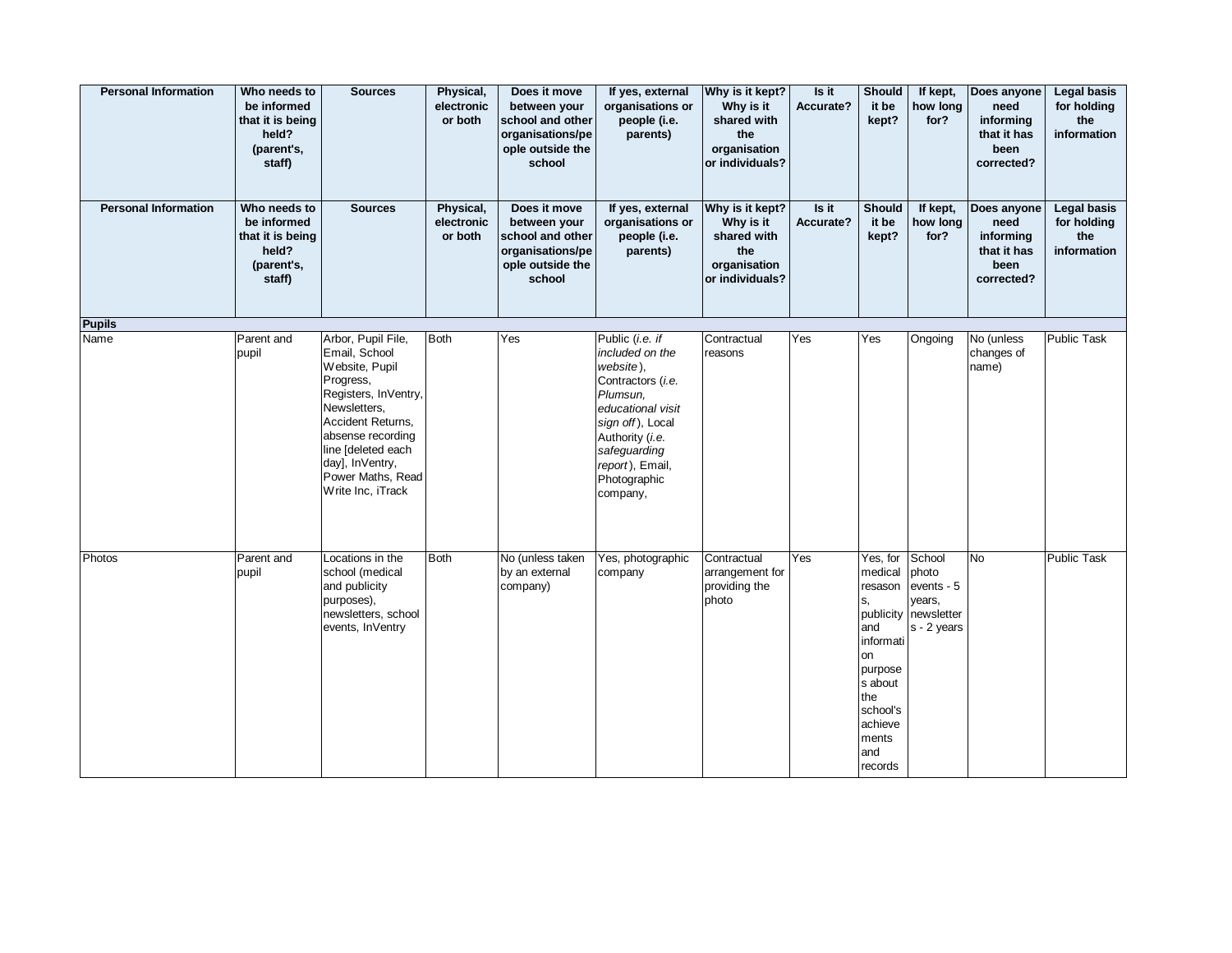| <b>Personal Information</b> | Who needs to<br>be informed<br>that it is being<br>held?<br>(parent's,<br>staff) | <b>Sources</b>                                                                                                                                                                                  | Physical,<br>electronic<br>or both | Does it move<br>between your<br>school and other<br>organisations/pe<br>ople outside the<br>school | If yes, external<br>organisations or<br>people (i.e.<br>parents)                                                                                                               | Why is it kept?<br>Why is it<br>shared with<br>the<br>organisation<br>or individuals? | Is it<br>Accurate? | <b>Should</b><br>it be<br>kept? | If kept,<br>how long<br>for?                                                                                     | Does anyone<br>need<br>informing<br>that it has<br>been<br>corrected? | <b>Legal basis</b><br>for holding<br>the<br>information |
|-----------------------------|----------------------------------------------------------------------------------|-------------------------------------------------------------------------------------------------------------------------------------------------------------------------------------------------|------------------------------------|----------------------------------------------------------------------------------------------------|--------------------------------------------------------------------------------------------------------------------------------------------------------------------------------|---------------------------------------------------------------------------------------|--------------------|---------------------------------|------------------------------------------------------------------------------------------------------------------|-----------------------------------------------------------------------|---------------------------------------------------------|
| Gender                      | Parent                                                                           | Arbor, Pupil File,<br>Email, School<br>Website, Pupil<br>Progress,<br>Registers, 'Signing<br>In System',<br>Newsletters,<br><b>Accident Returns</b>                                             | <b>Both</b>                        | Yes                                                                                                | Public (i.e. if<br>included on the<br>website),<br>Contractors (i.e.<br>Plumsun.<br>educational visit<br>sign off), Local<br>Authority (i.e.<br>safeguarding<br>report), Email | Contractual<br>reasons                                                                | Yes                | Yes                             | Ongoing                                                                                                          | No (unless<br>changes of<br>name)                                     | Public Task                                             |
| Parents names               | Parent                                                                           | Arbor, Pupil File,<br>Email, Accident<br>Returns,<br>safeguarding<br>reports, contractual<br>document (such as<br>permission slips),<br>absense recording<br>line [deleted each<br>day], iTrack | <b>Both</b>                        | Yes                                                                                                | Local Authority (i.e.<br>safeguarding<br>report), Email                                                                                                                        | Contractual<br>reasons                                                                | Yes                | Yes                             | Ongoing,<br>whilst the<br>pupil is<br>attending<br>school,<br>and for 6<br>months<br>following<br>attendenc<br>e | No (unless<br>changes of<br>name)                                     | Public Task                                             |
| Address                     | Parent                                                                           | Arbor, Pupil File,<br>Email, Accident<br>Returns,<br>safeguarding<br>reports, contractual<br>document (such as<br>permission slips),<br>absense recording<br>line [deleted each<br>day]         | <b>Both</b>                        | Yes                                                                                                | Local Authority,<br>NHS, Email                                                                                                                                                 | Contractual<br>reasons                                                                | Yes                | Yes                             | Ongoing,<br>whilst the<br>pupil is<br>attending<br>school,<br>and for 6<br>months<br>following<br>attendenc<br>е | No (unless<br>changes of<br>name)                                     | Public Task                                             |
| <b>SEN</b>                  | Parent                                                                           | Arbor, Pupil File,<br>Email, Accident<br>Returns,<br>safeguarding<br>reports, contractual<br>document (such as<br>permission slips),<br>absense recording<br>line [deleted each<br>day]         | <b>Both</b>                        | Yes                                                                                                | <b>Local Authority</b><br>(i.e. safeguarding<br>report), Email,<br>Change of School                                                                                            | Contractual<br>reasons                                                                | Yes                | Yes                             | Ongoing,<br>whilst the<br>pupil is<br>attending<br>school,<br>and for 6<br>months<br>following<br>attendenc<br>е | No (unless<br>changes of<br>name)                                     | Public Task                                             |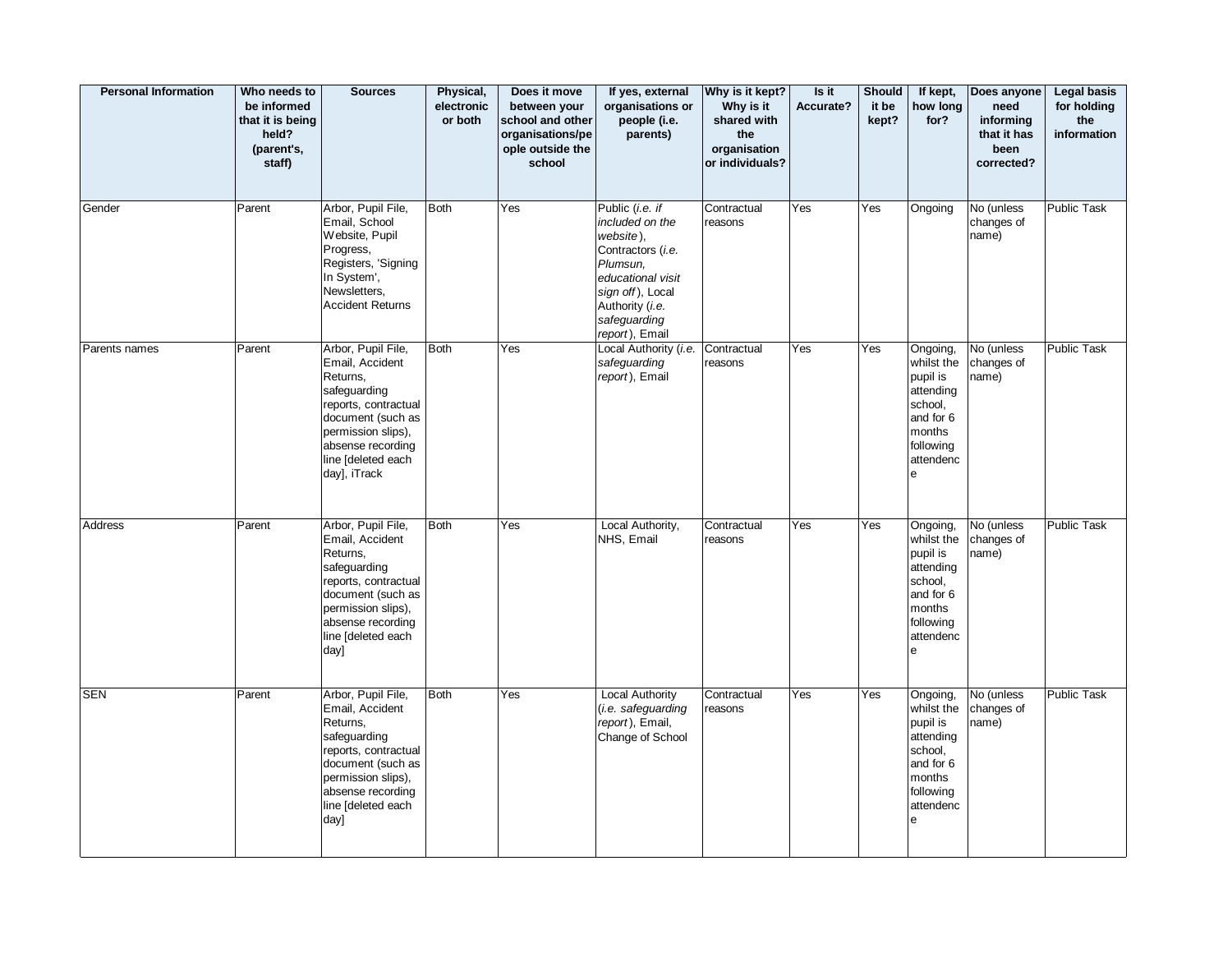| <b>Personal Information</b> | Who needs to<br>be informed<br>that it is being<br>held?<br>(parent's,<br>staff) | <b>Sources</b>                                                                                                                                                                                                                                                     | Physical,<br>electronic<br>or both | Does it move<br>between your<br>school and other<br>organisations/pe<br>ople outside the<br>school | If yes, external<br>organisations or<br>people (i.e.<br>parents)                                                           | Why is it kept?<br>Why is it<br>shared with<br>the<br>organisation<br>or individuals? | Is it<br>Accurate? | <b>Should</b><br>it be<br>kept? | If kept,<br>how long<br>for?                                                                                     | Does anyone<br>need<br>informing<br>that it has<br>been<br>corrected? | Legal basis<br>for holding<br>the<br>information |
|-----------------------------|----------------------------------------------------------------------------------|--------------------------------------------------------------------------------------------------------------------------------------------------------------------------------------------------------------------------------------------------------------------|------------------------------------|----------------------------------------------------------------------------------------------------|----------------------------------------------------------------------------------------------------------------------------|---------------------------------------------------------------------------------------|--------------------|---------------------------------|------------------------------------------------------------------------------------------------------------------|-----------------------------------------------------------------------|--------------------------------------------------|
| Medical                     | Parent                                                                           | Arbor, Pupil File,<br>Staff Room/<br>Medical Room (in<br>order to respond to<br>emergencies),<br>Email, Accident<br>Returns,<br>safeguarding<br>reports, contractual<br>document (such as<br>permission slips),<br>absense recording<br>line [deleted each<br>day] | <b>Both</b>                        | Yes                                                                                                | Local Authority<br>( <i>i.e.</i> safeguarding<br>report), Email,<br>Plumsun<br>(emergency<br>response on school<br>visits) | Contractual<br>reasons                                                                | Yes                | Yes                             | Ongoing,<br>whilst the<br>pupil is<br>attending<br>school,<br>and for 6<br>months<br>following<br>attendenc<br>e | No (unless<br>changes of<br>name)                                     | Public Task                                      |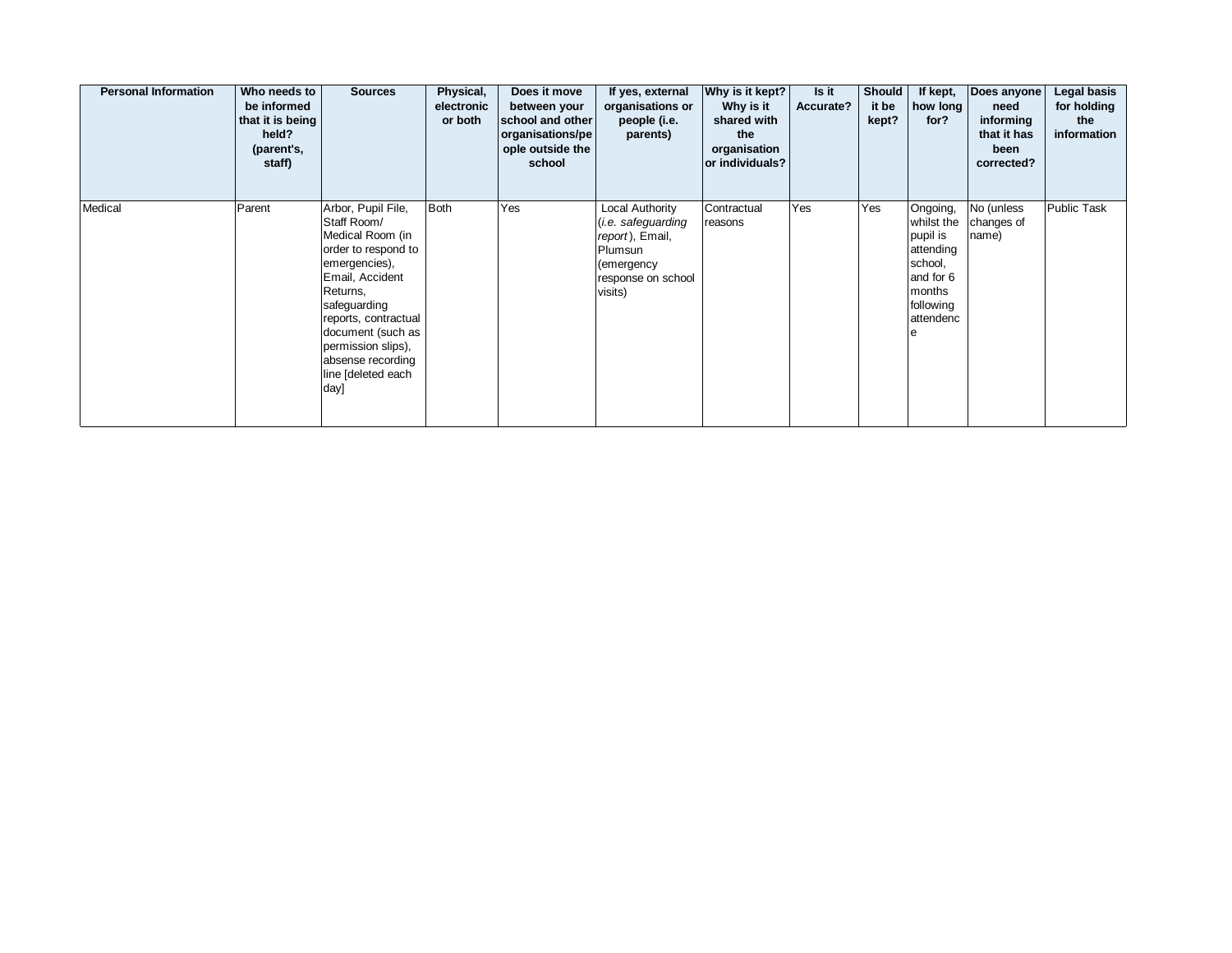| <b>Personal Information</b>               | Who needs to<br>be informed<br>that it is being<br>held?<br>(parent's,<br>staff) | <b>Sources</b>                                                                                                                                                                                                                                                     | Physical,<br>electronic<br>or both | Does it move<br>between your<br>school and other<br>organisations/pe<br>ople outside the<br>school | If yes, external<br>organisations or<br>people (i.e.<br>parents)                                                   | Why is it kept?<br>Why is it<br>shared with<br>the<br>organisation<br>or individuals? | Is it<br>Accurate? | <b>Should</b><br>it be<br>kept? | If kept,<br>how long<br>for?                                                                                     | Does anyone<br>need<br>informing<br>that it has<br>been<br>corrected? | <b>Legal basis</b><br>for holding<br>the<br>information |
|-------------------------------------------|----------------------------------------------------------------------------------|--------------------------------------------------------------------------------------------------------------------------------------------------------------------------------------------------------------------------------------------------------------------|------------------------------------|----------------------------------------------------------------------------------------------------|--------------------------------------------------------------------------------------------------------------------|---------------------------------------------------------------------------------------|--------------------|---------------------------------|------------------------------------------------------------------------------------------------------------------|-----------------------------------------------------------------------|---------------------------------------------------------|
| <b>Personal Information</b>               | Who needs to<br>be informed<br>that it is being<br>held?<br>(parent's,<br>staff) | <b>Sources</b>                                                                                                                                                                                                                                                     | Physical,<br>electronic<br>or both | Does it move<br>between your<br>school and other<br>organisations/pe<br>ople outside the<br>school | If yes, external<br>organisations or<br>people (i.e.<br>parents)                                                   | Why is it kept?<br>Why is it<br>shared with<br>the<br>organisation<br>or individuals? | Is it<br>Accurate? | <b>Should</b><br>it be<br>kept? | If kept,<br>how long<br>for?                                                                                     | Does anyone<br>need<br>informing<br>that it has<br>been<br>corrected? | <b>Legal basis</b><br>for holding<br>the<br>information |
| <b>Pupils</b>                             |                                                                                  |                                                                                                                                                                                                                                                                    |                                    |                                                                                                    |                                                                                                                    |                                                                                       |                    |                                 |                                                                                                                  |                                                                       |                                                         |
| Allergies                                 | Parent                                                                           | Arbor, Pupil File,<br>Staff Room/<br>Medical Room (in<br>order to respond to<br>emergencies),<br>Email, Accident<br>Returns,<br>safeguarding<br>reports, contractual<br>document (such as<br>permission slips).<br>absense recording<br>line [deleted each<br>day] | Both                               | Yes                                                                                                | Local Authority<br>(i.e. safeguarding<br>report), Email,<br>Plumsun<br>(emergency<br>response on school<br>visits) | To respond to<br>pupils needs                                                         | Yes                | Yes                             | Ongoing,<br>whilst the<br>pupil is<br>attending<br>school,<br>and for 6<br>months<br>following<br>attendenc<br>e | No (unless<br>changes of<br>name)                                     | <b>Public Task</b>                                      |
| <b>Ethnicity and Religion</b>             | Parent                                                                           | Arbor, Pupil File                                                                                                                                                                                                                                                  | <b>Both</b>                        | Yes                                                                                                | Local Authority,<br>Plumsun<br>(emergency<br>response on school<br>visits)                                         | To respond to<br>pupils needs                                                         | Yes                | Yes                             | Ongoing,<br>whilst the<br>pupil is<br>attending<br>school                                                        | Yes, parents if Public Task<br>needs change                           |                                                         |
| Behaviour Records and Risk<br>Assessments | Parent                                                                           | Arbor, Progress<br>Reports                                                                                                                                                                                                                                         | Both                               | Yes                                                                                                | Local Authority,<br>Ofsted, parents,<br>Plumsun (electronic<br>school visit form)                                  | Safeguarding,<br>contractual<br>arrangements -<br>pupil<br>attendence at<br>school    | Yes                | Yes                             | Ongoing,<br>whilst the<br>pupil is<br>attending<br>school                                                        | Yes                                                                   | <b>Public Task</b>                                      |
| Teacher reports                           | Parent                                                                           | Arbor, Progress<br>Reports, Power<br>Maths                                                                                                                                                                                                                         | Both                               | Yes                                                                                                | Local Authority,<br>Ofsted, parents,<br>secondary &<br>transfer schools                                            | Contractual<br>arrangements -<br>pupil<br>attendence at<br>school                     | Yes                | Yes                             | Ongoing,<br>whilst the<br>pupil is<br>attending<br>school                                                        | Yes                                                                   | <b>Public Task</b>                                      |
| Academic achievement                      | Parent                                                                           | Arbor, Progress<br>Reports, Power<br>Maths, Read Write<br>Inc                                                                                                                                                                                                      | Both                               | Yes                                                                                                | Local Authority,<br>Ofsted, parents,<br>secondary &<br>transfer schools                                            | Contractual<br>arrangements -<br>pupil<br>attendence at<br>school, parents            | Yes                | Yes                             | Ongoing,<br>whilst the<br>pupil is<br>attending<br>school                                                        | Yes                                                                   | <b>Public Task</b>                                      |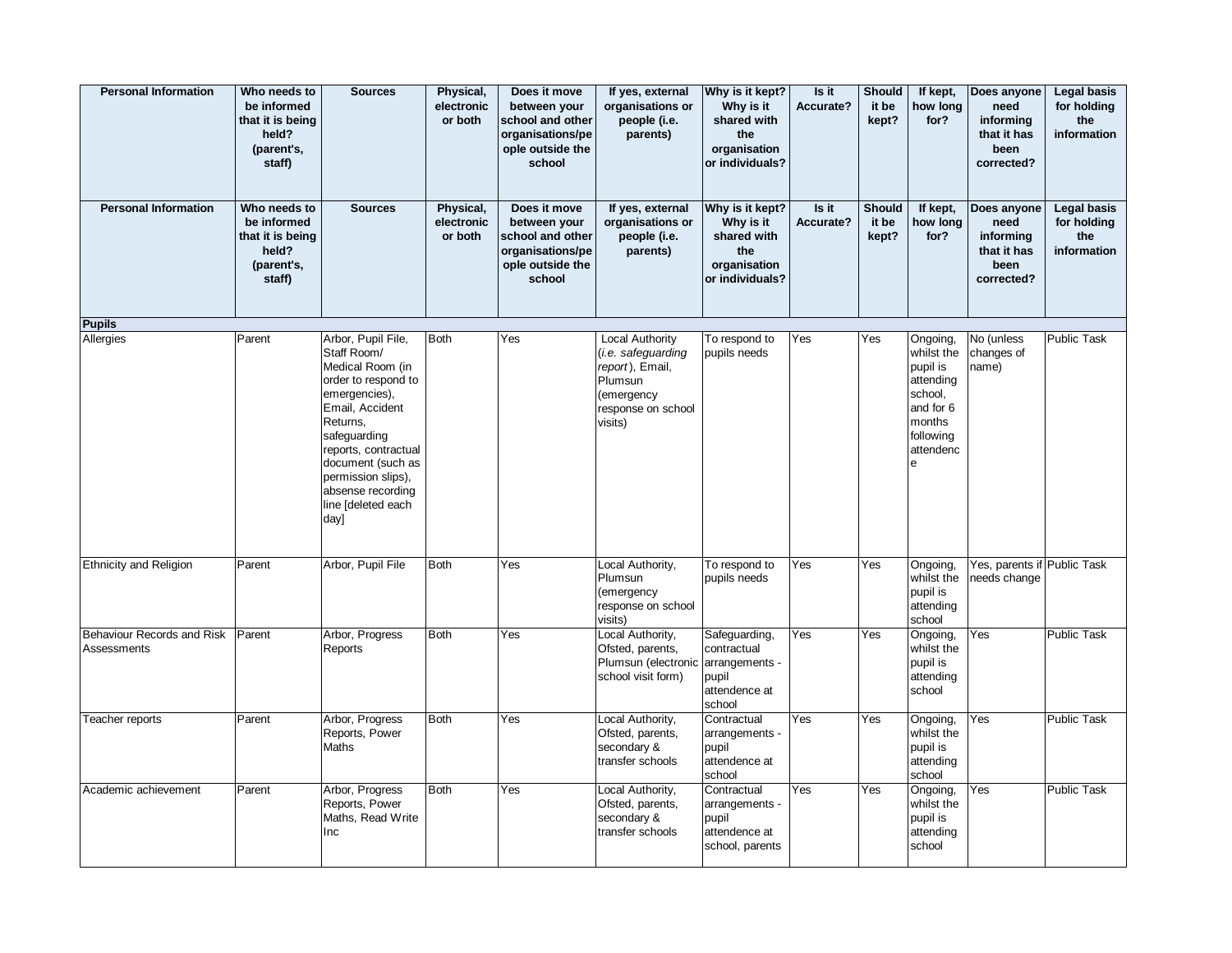| <b>Personal Information</b> | Who needs to<br>be informed<br>that it is being<br>held?<br>(parent's,<br>staff) | <b>Sources</b>                                                         | Physical,<br>electronic<br>or both | Does it move<br>between your<br>school and other<br>organisations/pe<br>ople outside the<br>school | If yes, external<br>organisations or<br>people (i.e.<br>parents)        | Why is it kept?<br>Why is it<br>shared with<br>the<br>organisation<br>or individuals?                         | Is it<br>Accurate? | <b>Should</b><br>it be<br>kept? | If kept,<br>how long<br>for?                                                                                     | Does anyone<br>need<br>informing<br>that it has<br>been<br>corrected? | <b>Legal basis</b><br>for holding<br>the<br>information |
|-----------------------------|----------------------------------------------------------------------------------|------------------------------------------------------------------------|------------------------------------|----------------------------------------------------------------------------------------------------|-------------------------------------------------------------------------|---------------------------------------------------------------------------------------------------------------|--------------------|---------------------------------|------------------------------------------------------------------------------------------------------------------|-----------------------------------------------------------------------|---------------------------------------------------------|
| Siblings                    | Parent                                                                           | Arbor                                                                  | <b>Both</b>                        | Yes                                                                                                | Local Authority,<br>Ofsted                                              | Safeguarding,<br>safeguarding<br>audits,<br>contractual<br>arrangements -<br>pupil<br>attendence at<br>school | Yes                | Yes                             | Ongoing,<br>whilst the<br>pupil is<br>attending<br>school                                                        | Yes                                                                   | Public Task                                             |
| Family info                 | Parent                                                                           | Arbor                                                                  | <b>Both</b>                        | Yes                                                                                                | Local Authority,<br>Ofsted, parents                                     | Safeguarding,<br>safeguarding<br>audits,<br>contractual<br>arrangements -<br>pupil<br>attendence at<br>school | Yes                | Yes                             | Ongoing,<br>whilst the<br>pupil is<br>attending<br>school                                                        | Yes                                                                   | <b>Public Task</b>                                      |
| <b>SATS</b> results         | Parent                                                                           | Arbor, Progress<br>Reports, School<br>Intranet                         | <b>Both</b>                        | Yes                                                                                                | Local Authority,<br>Ofsted, parents,<br>secondary school                | Contractual<br>arrangements                                                                                   | Yes                | Yes                             | Ongoing,<br>whilst the<br>pupil is<br>attending<br>school                                                        | Yes                                                                   | <b>Public Task</b>                                      |
| Assessments                 | Parent                                                                           | Arbor, Progress<br>Reports, School<br>Intranet, Power<br>Maths, iTrack | Both                               | Yes                                                                                                | Local Authority,<br>Ofsted, parents,<br>secondary &<br>transfer schools | Contractual<br>arrangements                                                                                   | Yes                | Yes                             | Ongoing,<br>whilst the<br>pupil is<br>attending<br>school                                                        | Yes                                                                   | <b>Public Task</b>                                      |
| Tracking data               | Parent                                                                           | Little Harrowden                                                       | nmunity Primary School             | Yes                                                                                                | Local Authority,<br>Ofsted, parents,<br>secondary &<br>transfer schools | Contractual<br>arrangements                                                                                   | Yes                | Yes                             | Ongoing,<br>whilst the<br>pupil is<br>attending<br>school                                                        | Yes                                                                   | <b>Public Task</b>                                      |
| First aid record            | Parent                                                                           | Arbor, Paper<br>located in each<br>classroom, Office,<br>Medical Room  | <b>Both</b>                        | Yes                                                                                                | Local Authority,<br>Ofsted, parents                                     | Contractual<br>arrangements                                                                                   | Yes                | Yes                             | Ongoing,<br>whilst the<br>pupil is<br>attending<br>school                                                        | Yes                                                                   | Public Task                                             |
| Exam certificates           | Parent                                                                           | Arbor, Progress<br>Reports, IT Server,<br>School Intranet              | Both                               | Yes                                                                                                | Local Authority,<br>Ofsted, parents,<br>secondary &<br>transfer schools | Contractual<br>arrangements                                                                                   | Yes                | Yes                             | Ongoing,<br>whilst the<br>pupil is<br>attending<br>school,<br>and for 6<br>months<br>following<br>attendenc<br>e | Yes                                                                   | Public Task                                             |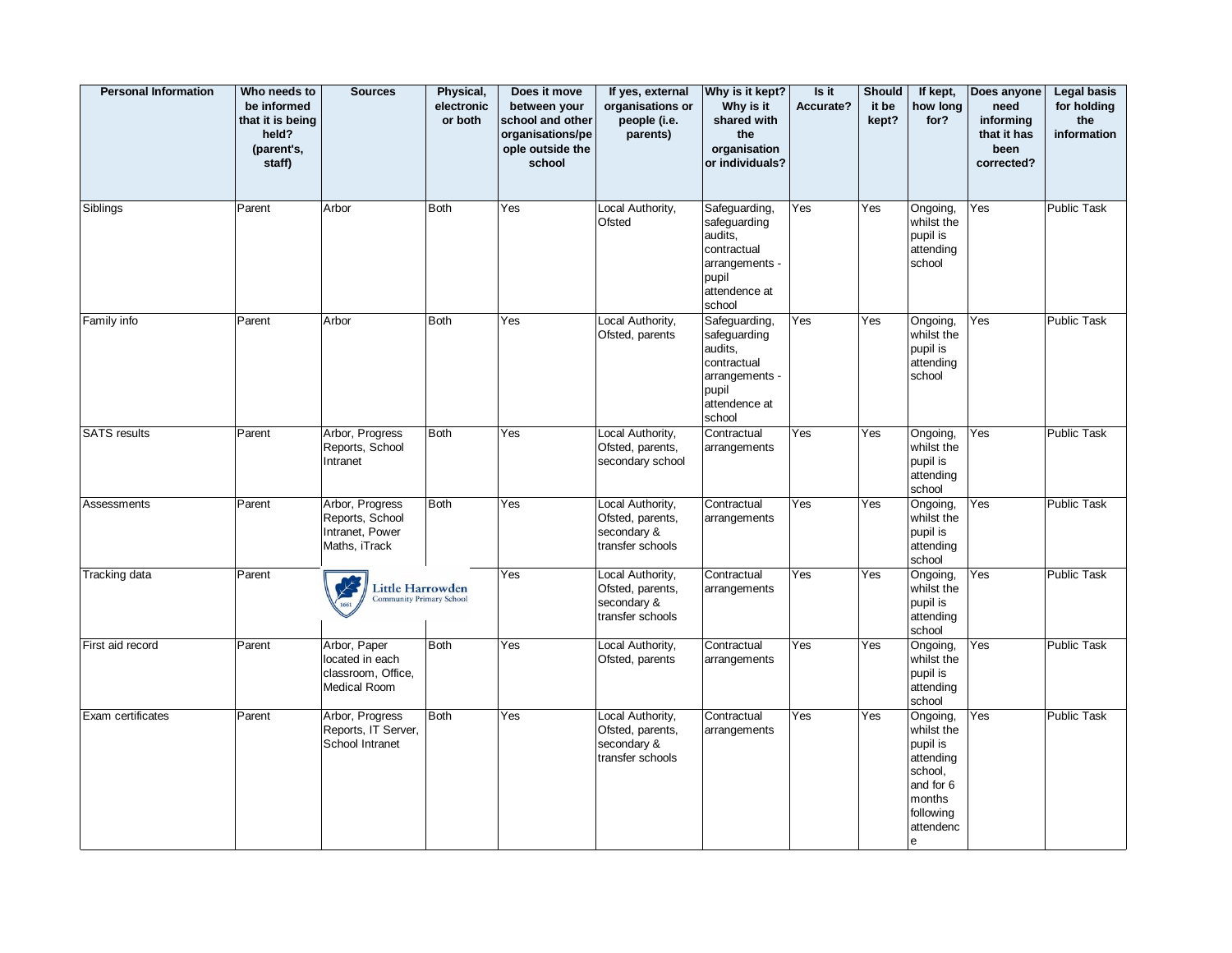| <b>Personal Information</b> | Who needs to<br>be informed<br>that it is being<br>held?<br>(parent's,<br>staff) | <b>Sources</b>                              | Physical,<br>electronic<br>or both | Does it move<br>between your<br>school and other<br>organisations/pe<br>ople outside the<br>school | If yes, external<br>organisations or<br>people (i.e.<br>parents)        | Why is it kept?<br>Why is it<br>shared with<br>the<br>organisation<br>or individuals? | Is it<br>Accurate? | <b>Should</b><br>it be<br>kept? | If kept,<br>how lona<br>for?                              | Does anyone<br>need<br>informing<br>that it has<br>been<br>corrected? | Legal basis<br>for holding<br>the<br>information |
|-----------------------------|----------------------------------------------------------------------------------|---------------------------------------------|------------------------------------|----------------------------------------------------------------------------------------------------|-------------------------------------------------------------------------|---------------------------------------------------------------------------------------|--------------------|---------------------------------|-----------------------------------------------------------|-----------------------------------------------------------------------|--------------------------------------------------|
| LAC / Court Orders          | Parent                                                                           | Arbor, Staff Office,<br>IT Server, Intranet | Both                               | Yes                                                                                                | Local Authority,<br>Ofsted, parents,<br>secondary &<br>transfer schools | Contractual<br>arrangements                                                           | Yes                | Yes                             | Ongoing,<br>whilst the<br>pupil is<br>attending<br>school | Yes                                                                   | <b>Public Task</b>                               |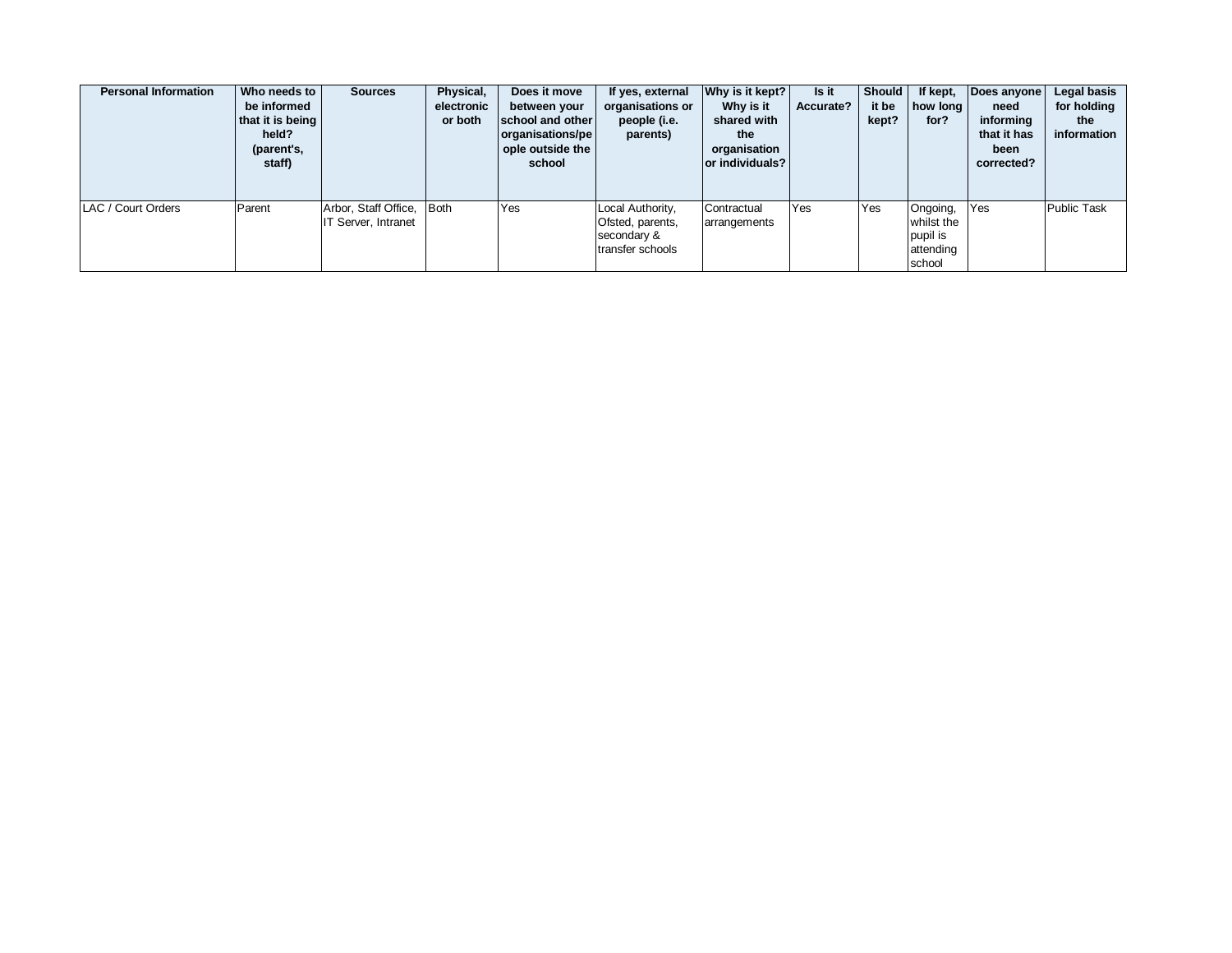| <b>Personal Information</b> | Who needs to<br>be informed<br>that it is being<br>held?<br>(parent's,<br>staff) | <b>Sources</b>                                                           | Physical,<br>electronic<br>or both | Does it move<br>between your<br>school and other<br>organisations/pe<br>ople outside the<br>school | If yes, external<br>organisations or<br>people (i.e.<br>parents)        | Why is it kept?<br>Why is it<br>shared with<br>the<br>organisation<br>or individuals? | Is it<br>Accurate? | <b>Should</b><br>it be<br>kept? | If kept,<br>how long<br>for?                              | Does anyone<br>need<br>informing<br>that it has<br>been<br>corrected? | <b>Legal basis</b><br>for holding<br>the<br>information |
|-----------------------------|----------------------------------------------------------------------------------|--------------------------------------------------------------------------|------------------------------------|----------------------------------------------------------------------------------------------------|-------------------------------------------------------------------------|---------------------------------------------------------------------------------------|--------------------|---------------------------------|-----------------------------------------------------------|-----------------------------------------------------------------------|---------------------------------------------------------|
| <b>Personal Information</b> | Who needs to<br>be informed<br>that it is being<br>held?<br>(parent's,<br>staff) | <b>Sources</b>                                                           | Physical,<br>electronic<br>or both | Does it move<br>between your<br>school and other<br>organisations/pe<br>ople outside the<br>school | If yes, external<br>organisations or<br>people (i.e.<br>parents)        | Why is it kept?<br>Why is it<br>shared with<br>the<br>organisation<br>or individuals? | Is it<br>Accurate? | <b>Should</b><br>it be<br>kept? | If kept,<br>how long<br>for?                              | Does anyone<br>need<br>informing<br>that it has<br>been<br>corrected? | <b>Legal basis</b><br>for holding<br>the<br>information |
| <b>Pupils</b>               |                                                                                  |                                                                          |                                    |                                                                                                    |                                                                         |                                                                                       |                    |                                 |                                                           |                                                                       |                                                         |
| Free School meals           | Parent                                                                           | Arbor, Staff Office,<br>IT Server, Intranet                              | Both                               | Yes                                                                                                | Catering Provider,<br>Ofsted, parents                                   | Contractual<br>arrangements                                                           | Yes                | Yes                             | Ongoing,<br>whilst the<br>pupil is<br>attending<br>school | Yes                                                                   | <b>Public Task</b>                                      |
| <b>Emergency Contacts</b>   | Parent                                                                           | Arbor, Staff Office,<br>IT Server, Intranet                              | Both                               | Yes                                                                                                | Secondary &<br>transfer schools                                         | N/A                                                                                   | Yes                | Yes                             | Ongoing,<br>whilst the<br>pupil is<br>attending<br>school | Yes                                                                   | <b>Public Task</b>                                      |
| Email                       | Parent                                                                           | Arbor, Pupil File, IT Both<br>Server, Intranet                           |                                    | Yes                                                                                                | <b>IT Company</b>                                                       | Contractual<br>Reasons                                                                | Yes                | Yes                             | Ongoing                                                   | No                                                                    | <b>Public Task</b>                                      |
| Physical Intervention       | Parent                                                                           | Arbor, Paper<br>located in Staff<br>Room, Office,<br><b>Medical Room</b> | <b>Both</b>                        | Yes                                                                                                | Local Authority,<br>Ofsted, parents,<br>secondary &<br>transfer schools | Contractual<br>arrangements                                                           | Yes                | Yes                             | Ongoing,<br>whilst the<br>pupil is<br>attending<br>school | Yes                                                                   | Public Task                                             |
| Doctors details             | Parent                                                                           | Arbor, Paper<br>located in Staff<br>Room, Office,<br>Medical Room        | <b>Both</b>                        | Yes                                                                                                | Local Authority,<br>Ofsted, parents,<br>secondary &<br>transfer schools | Contractual<br>arrangements                                                           | Yes                | Yes                             | Ongoing,<br>whilst the<br>pupil is<br>attending<br>school | Yes                                                                   | <b>Public Task</b>                                      |
| First language              | Parent                                                                           | Arbor, Pupil File                                                        | <b>Both</b>                        | Yes                                                                                                | Local Authority,<br>Ofsted, parents,<br>secondary &<br>transfer schools | To respond to<br>pupils needs                                                         | Yes                | Yes                             | Ongoing,<br>whilst the<br>pupil is<br>attending<br>school | Yes, parents if Public Task<br>needs change                           |                                                         |
| <b>Birth Certificates</b>   | Parent                                                                           | Paper                                                                    | Physical                           | No                                                                                                 | Secondary &<br>transfer schools                                         | Check for<br>school visits<br>abroad,<br>examination<br>board check                   | Yes                | <b>No</b>                       | Only<br>during a<br>visit                                 | <b>No</b>                                                             |                                                         |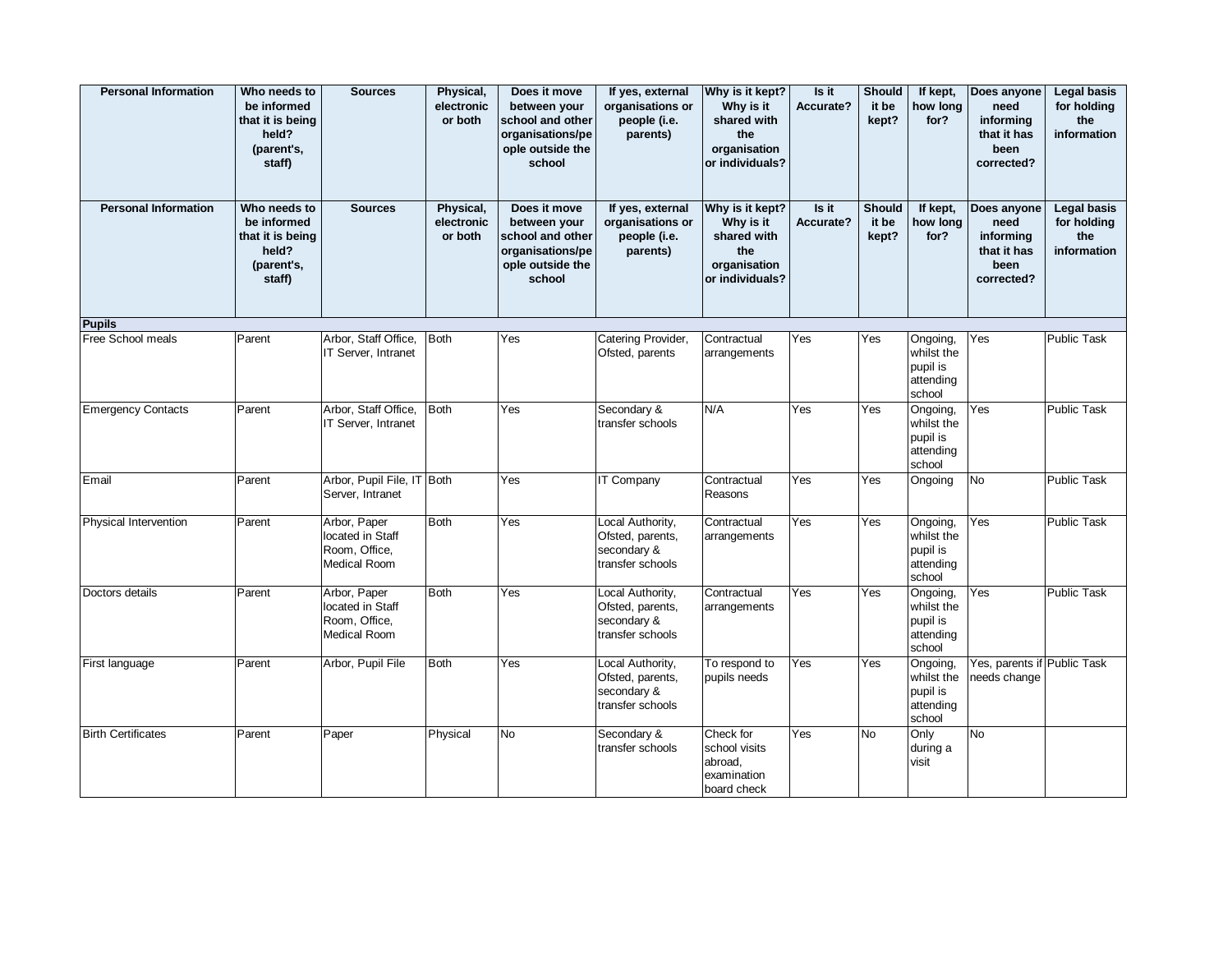| <b>Personal Information</b> | Who needs to<br>be informed<br>that it is being<br>held?<br>(parent's,<br>staff) | <b>Sources</b>                                                  | Physical,<br>electronic<br>or both | Does it move<br>between your<br>school and other<br>organisations/pe<br>ople outside the<br>school | If yes, external<br>organisations or<br>people (i.e.<br>parents)                                | Why is it kept?<br>Why is it<br>shared with<br>the<br>organisation<br>or individuals? | Is it<br>Accurate? | <b>Should</b><br>it be<br>kept? | If kept,<br>how long<br>for? | Does anyone<br>need<br>informing<br>that it has<br>been<br>corrected? | Legal basis<br>for holding<br>the<br>information |
|-----------------------------|----------------------------------------------------------------------------------|-----------------------------------------------------------------|------------------------------------|----------------------------------------------------------------------------------------------------|-------------------------------------------------------------------------------------------------|---------------------------------------------------------------------------------------|--------------------|---------------------------------|------------------------------|-----------------------------------------------------------------------|--------------------------------------------------|
| Passport details            | Parent                                                                           | Paper (taken on<br>and off site) and<br>Electronic<br>documents | <b>Both</b>                        | Yes                                                                                                | Plumsun Ltd,<br><b>Education Centre</b><br>and other Venues,<br>secondary &<br>transfer schools | Check for<br>school visits<br>abroad,<br>examination<br>board check                   | Yes                | No                              | Only<br>during a<br>visit    | <b>No</b>                                                             |                                                  |
| European Health card        | Parent                                                                           | Paper (taken on<br>and off site) and<br>Electronic<br>documents | <b>Both</b>                        | Yes                                                                                                | Plumsun Ltd.<br><b>Education Centre</b><br>and other Venues                                     | Check for<br>school visits<br>abroad                                                  | Yes                | <b>No</b>                       | Only<br>during a<br>visit    | <b>No</b>                                                             |                                                  |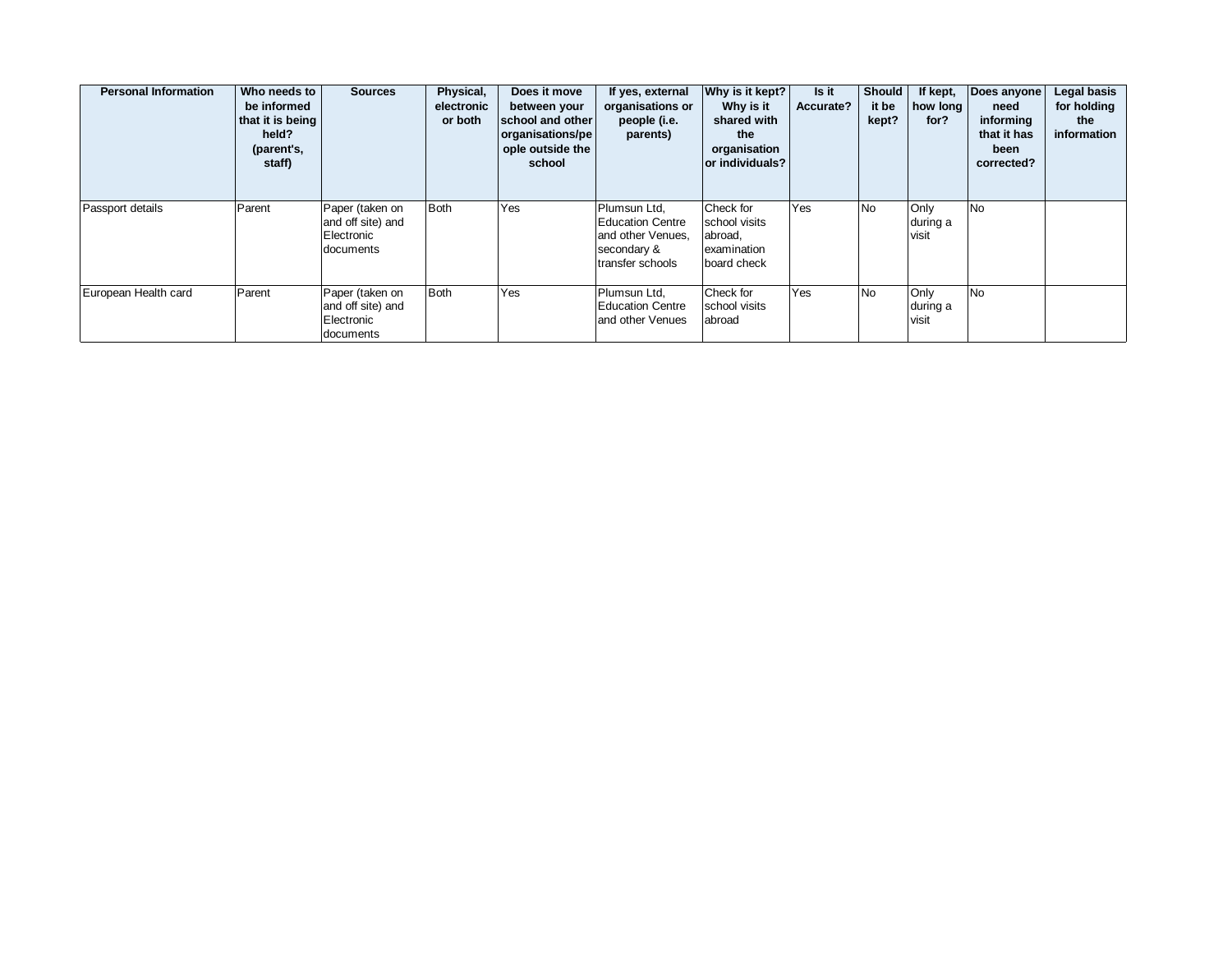| <b>Personal Information</b> | Who needs to<br>be informed<br>that it is being<br>held?<br>(parent's,<br>staff) | <b>Sources</b>                                                                                                                                                                                     | Physical,<br>electronic<br>or both | Does it move<br>between your<br>school and other<br>organisations/pe<br>ople outside the<br>school | If yes, external<br>organisations or<br>people (i.e.<br>parents)                            | Why is it kept?<br>Why is it<br>shared with<br>the<br>organisation<br>or individuals? | Is it<br>Accurate? | <b>Should</b><br>it be<br>kept? | If kept,<br>how long<br>for?                                                                                             | Does anyone<br>need<br>informing<br>that it has<br>been<br>corrected? | <b>Legal basis</b><br>for holding<br>the<br>information |
|-----------------------------|----------------------------------------------------------------------------------|----------------------------------------------------------------------------------------------------------------------------------------------------------------------------------------------------|------------------------------------|----------------------------------------------------------------------------------------------------|---------------------------------------------------------------------------------------------|---------------------------------------------------------------------------------------|--------------------|---------------------------------|--------------------------------------------------------------------------------------------------------------------------|-----------------------------------------------------------------------|---------------------------------------------------------|
| <b>Personal Information</b> | Who needs to<br>be informed<br>that it is being<br>held?<br>(parent's,<br>staff) | <b>Sources</b>                                                                                                                                                                                     | Physical,<br>electronic<br>or both | Does it move<br>between your<br>school and other<br>organisations/pe<br>ople outside the<br>school | If yes, external<br>organisations or<br>people (i.e.<br>parents)                            | Why is it kept?<br>Why is it<br>shared with<br>the<br>organisation<br>or individuals? | Is it<br>Accurate? | <b>Should</b><br>it be<br>kept? | If kept,<br>how long<br>for?                                                                                             | Does anyone<br>need<br>informing<br>that it has<br>been<br>corrected? | <b>Legal basis</b><br>for holding<br>the<br>information |
| <b>Parental</b>             |                                                                                  |                                                                                                                                                                                                    |                                    |                                                                                                    |                                                                                             |                                                                                       |                    |                                 |                                                                                                                          |                                                                       |                                                         |
| Name                        | Parent                                                                           | Arbor, Pupil File,<br>Email, Accident<br>Returns,<br>safeguarding<br>reports, contractual<br>document (such as<br>permission slips),<br>absense recording<br>line [deleted each<br>day], In Ventry | <b>Both</b>                        | Yes                                                                                                | Local Authority (i.e.<br>safeguarding<br>report), Email,<br>secondary &<br>transfer schools | Contractual<br>reasons                                                                | Yes                | Yes                             | Ongoing,<br>whilst the<br>pupil is<br>attending<br>school,<br>and for 6<br>months<br>following<br>attendenc<br>е         | No (unless<br>changes of<br>name)                                     | Public Task                                             |
| Address                     | Parent                                                                           | Arbor, Pupil File,<br>Email, Accident<br>Returns,<br>safeguarding<br>reports, contractual<br>document (such as<br>permission slips),<br>absense recording<br>line [deleted each<br>day]            | <b>Both</b>                        | Yes                                                                                                | Local Authority (i.e.<br>safeguarding<br>report), Email,<br>secondary &<br>transfer schools | Contractual<br>reasons                                                                | Yes                | Yes                             | Ongoing,<br>whilst the<br>pupil is<br>attending<br>school,<br>and for 6<br>months<br>following<br>attendenc<br>${\bf e}$ | No                                                                    | Public Task                                             |
| Gender                      | Parent                                                                           | Arbor, Pupil File,<br>Email,<br>safeguarding<br>reports,                                                                                                                                           | <b>Both</b>                        | Yes                                                                                                | Local Authority (i.e.<br>safeguarding<br>report), Email                                     | Contractual<br>reasons                                                                | Yes                | Yes                             | Ongoing,<br>whilst the<br>pupil is<br>attending<br>school,<br>and for 6<br>months<br>following<br>attendenc<br>e         | <b>No</b>                                                             | <b>Public Task</b>                                      |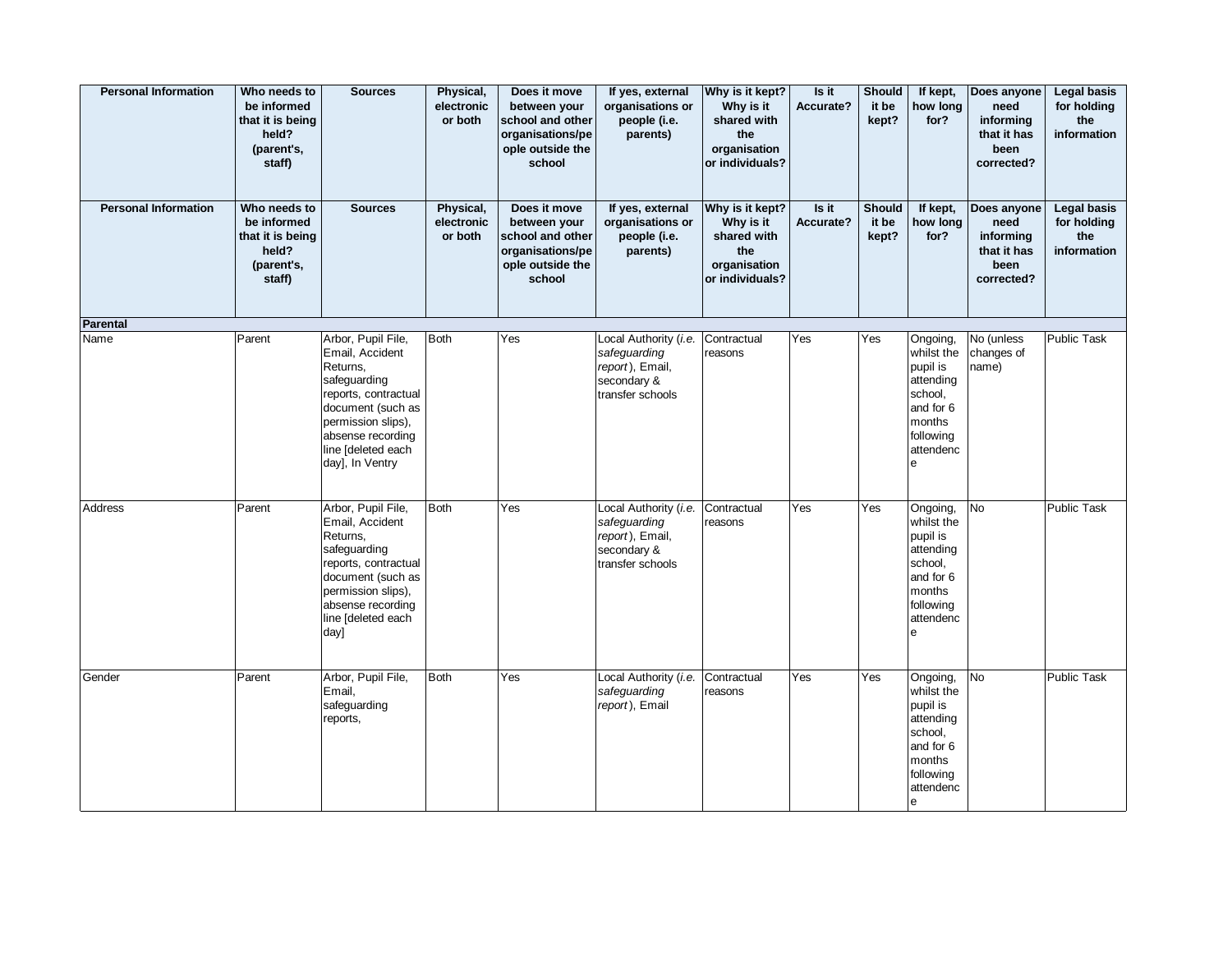| <b>Personal Information</b> | Who needs to<br>be informed<br>that it is being<br>held?<br>(parent's,<br>staff) | <b>Sources</b>                                                    | Physical,<br>electronic<br>or both | Does it move<br>between your<br>school and other<br>organisations/pe<br>ople outside the<br>school | If yes, external<br>organisations or<br>people (i.e.<br>parents)                                                                                             | Why is it kept?<br>Why is it<br>shared with<br>the<br>organisation<br>or individuals? | Is it<br>Accurate? | <b>Should</b><br>it be<br>kept? | If kept,<br>how long<br>for?                                                                                             | Does anyone<br>need<br>informing<br>that it has<br>been<br>corrected? | <b>Legal basis</b><br>for holding<br>the<br>information |
|-----------------------------|----------------------------------------------------------------------------------|-------------------------------------------------------------------|------------------------------------|----------------------------------------------------------------------------------------------------|--------------------------------------------------------------------------------------------------------------------------------------------------------------|---------------------------------------------------------------------------------------|--------------------|---------------------------------|--------------------------------------------------------------------------------------------------------------------------|-----------------------------------------------------------------------|---------------------------------------------------------|
| Phone No.                   | Parent                                                                           | Arbor, Pupil File,<br>Email                                       | <b>Both</b>                        | Yes                                                                                                | Local Authority (i.e.<br>safeguarding<br>report), Service<br>providers [school<br>meals, Payment<br>Arrangements]Emai<br>I, secondary &<br>transfer schools  | Contractual<br>reasons                                                                | Yes                | Yes                             | Ongoing,<br>whilst the<br>pupil is<br>attending<br>school,<br>and for 6<br>months<br>following<br>attendenc<br>e         | <b>No</b>                                                             | Public Task                                             |
| Call History                | Parent                                                                           | Absense recording<br>line [deleted each<br>day]                   | <b>Both</b>                        | Yes                                                                                                | No                                                                                                                                                           | N/A                                                                                   | Yes                | Yes                             | One day                                                                                                                  | No                                                                    | Public Task                                             |
| Letters                     | Parent                                                                           | Arbor, Pupil File,<br>Email                                       | <b>Both</b>                        | Yes                                                                                                | Local Authority (i.e.<br>safeguarding<br>report), Service<br>providers [school<br>meals, Payment<br>Arrangements],<br>Email, secondary &<br>transfer schools | Contractual<br>reasons                                                                | Yes                | Yes                             | Ongoing,<br>whilst the<br>pupil is<br>attending<br>school,<br>and for 6<br>months<br>following<br>attendenc<br>e         | No                                                                    | Public Task                                             |
| Matrital status             | Parent                                                                           | Arbor, Pupil File,<br>Email,<br>safeguarding<br>reports           | <b>Both</b>                        | Yes                                                                                                | Local Authority (i.e.<br>safeguarding<br>report), Email                                                                                                      | Contractual<br>reasons                                                                | Yes                | Yes                             | Ongoing,<br>whilst the<br>pupil is<br>attending<br>school,<br>and for 6<br>months<br>following<br>attendenc<br>e         | <b>No</b>                                                             | <b>Public Task</b>                                      |
| Relationship to pupil       | Parent                                                                           | Arbor, Pupil File,<br>Email,<br>safeguarding<br>reports, InVentry | <b>Both</b>                        | Yes                                                                                                | Local Authority (i.e.<br>safeguarding<br>report), Email,<br>secondary &<br>transfer schools                                                                  | Contractual<br>reasons                                                                | Yes                | Yes                             | Ongoing,<br>whilst the<br>pupil is<br>attending<br>school,<br>and for 6<br>months<br>following<br>attendenc<br>${\bf e}$ | <b>No</b>                                                             | Public Task                                             |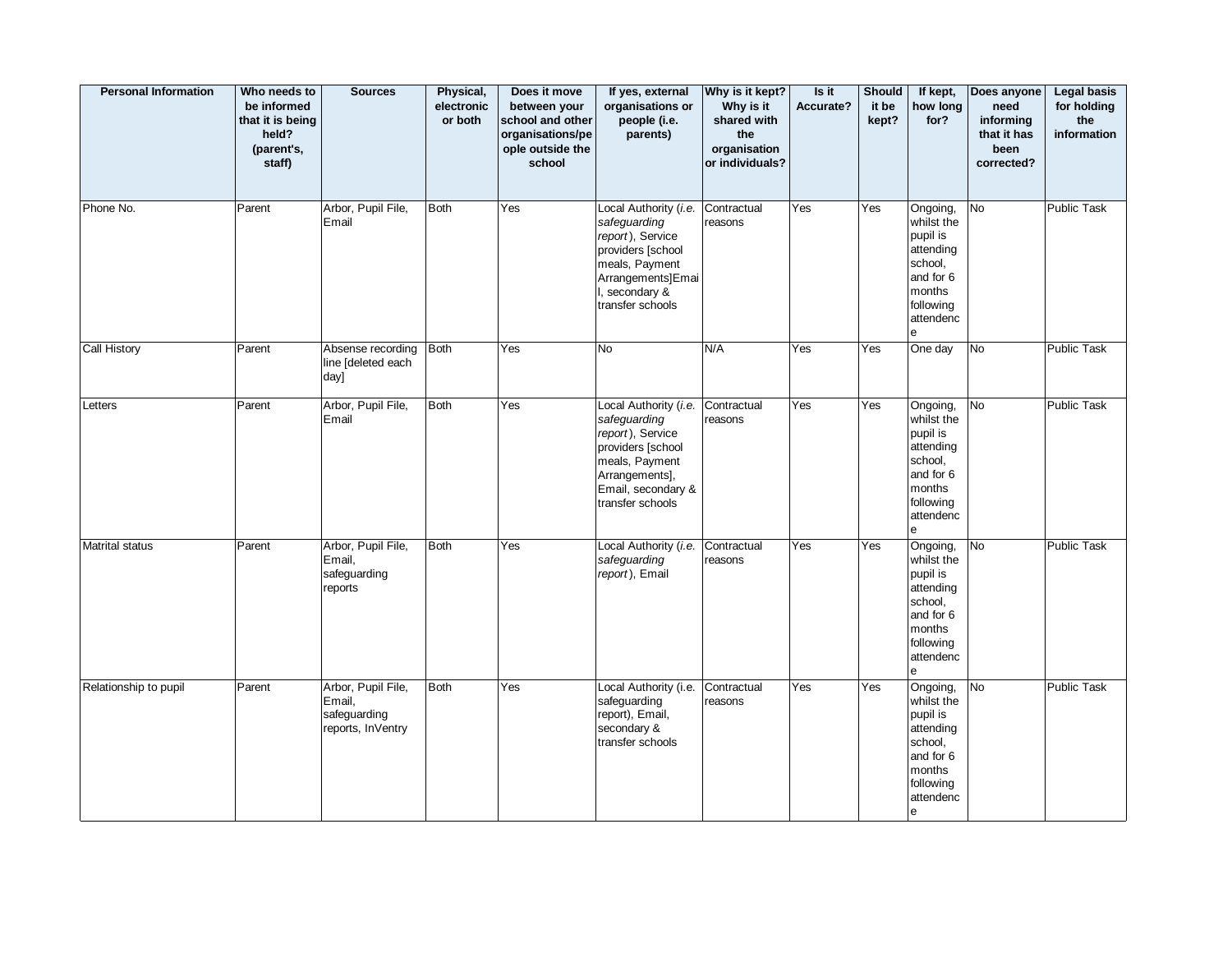| <b>Personal Information</b> | Who needs to<br>be informed<br>that it is being<br>held?<br>(parent's,<br>staff) | <b>Sources</b>                                                                                                                                                                           | Physical,<br>electronic<br>or both | Does it move<br>between your<br>school and other<br>organisations/pe<br>ople outside the<br>school | If yes, external<br>organisations or<br>people (i.e.<br>parents)                                                                                                                                           | Why is it kept?<br>Why is it<br>shared with<br>the<br>organisation<br>or individuals? | Is it<br>Accurate? | <b>Should</b><br>it be<br>kept? | If kept,<br>how long<br>for?                                             | Does anyone<br>need<br>informing<br>that it has<br>been<br>corrected? | <b>Legal basis</b><br>for holding<br>the<br>information |
|-----------------------------|----------------------------------------------------------------------------------|------------------------------------------------------------------------------------------------------------------------------------------------------------------------------------------|------------------------------------|----------------------------------------------------------------------------------------------------|------------------------------------------------------------------------------------------------------------------------------------------------------------------------------------------------------------|---------------------------------------------------------------------------------------|--------------------|---------------------------------|--------------------------------------------------------------------------|-----------------------------------------------------------------------|---------------------------------------------------------|
| <b>Personal Information</b> | Who needs to<br>be informed<br>that it is being<br>held?<br>(parent's,<br>staff) | <b>Sources</b>                                                                                                                                                                           | Physical,<br>electronic<br>or both | Does it move<br>between your<br>school and other<br>organisations/pe<br>ople outside the<br>school | If yes, external<br>organisations or<br>people (i.e.<br>parents)                                                                                                                                           | Why is it kept?<br>Why is it<br>shared with<br>the<br>organisation<br>or individuals? | Is it<br>Accurate? | <b>Should</b><br>it be<br>kept? | If kept,<br>how long<br>for?                                             | Does anyone<br>need<br>informing<br>that it has<br>been<br>corrected? | <b>Legal basis</b><br>for holding<br>the<br>information |
| <b>Governors</b>            |                                                                                  |                                                                                                                                                                                          |                                    |                                                                                                    |                                                                                                                                                                                                            |                                                                                       |                    |                                 |                                                                          |                                                                       |                                                         |
| Name                        | Governor                                                                         | Arbor, Governor<br>File, Email, School<br>Website, Course<br>Certificates,<br>Registers, InVentry,<br>Newsletters,<br><b>Business Continuity</b><br>Plan, [See single<br>sentral record] | <b>Both</b>                        | Yes                                                                                                | Public (i.e. if<br>included on the<br>website), HR<br>Provider (name the<br>provider),<br>Contractors (i.e.<br>Plumsun, training<br>providers), Local<br>Authority (i.e.<br>safeguarding<br>report), Email | Contractual<br>reasons                                                                | Yes                | Yes                             | Ongoing                                                                  | No (unless<br>changes of<br>name)                                     | <b>Public Task</b>                                      |
| <b>DBS</b>                  | Governor                                                                         | Governor File, [See Both<br>single central<br>record], InVentry                                                                                                                          |                                    | Yes                                                                                                | DBS Website for<br><b>Update Service</b>                                                                                                                                                                   | Check DBS for<br>New Employee                                                         | Yes                | Yes                             | 6 Months,<br>the DBS<br>number is<br>kept<br>ongoing                     | N/A                                                                   | Public Task                                             |
| Gender                      | Governor                                                                         | Arbor, Governor<br>File, Email,<br>safeguarding<br>reports                                                                                                                               | <b>Both</b>                        | Yes                                                                                                | Local Authority (i.e.<br>safeguarding<br>report), Email                                                                                                                                                    | Contractual<br>reasons                                                                | Yes                | Yes                             | Ongoing,<br>whilst the<br>person is<br>a<br>Governor<br>at the<br>school | <b>No</b>                                                             | <b>Public Task</b>                                      |
| Personal Contact details    | Governor                                                                         | Arbor, Governor<br>File, Email,<br>safeguarding<br>reports                                                                                                                               | <b>Both</b>                        | Yes                                                                                                | Local Authority (i.e.<br>safeguarding<br>report), Email                                                                                                                                                    | Contractual<br>reasons                                                                | Yes                | Yes                             | Ongoing,<br>whilst the<br>person is<br>a<br>Governor<br>at the<br>school |                                                                       |                                                         |
| Email                       | Governor                                                                         | Arbor, Pupil File, IT Both<br>Server, Intranet                                                                                                                                           |                                    | <b>Yes</b>                                                                                         | IT Company                                                                                                                                                                                                 | Contractual<br>Reasons                                                                | Yes                | Yes                             | Ongoing                                                                  | No                                                                    | Public Task                                             |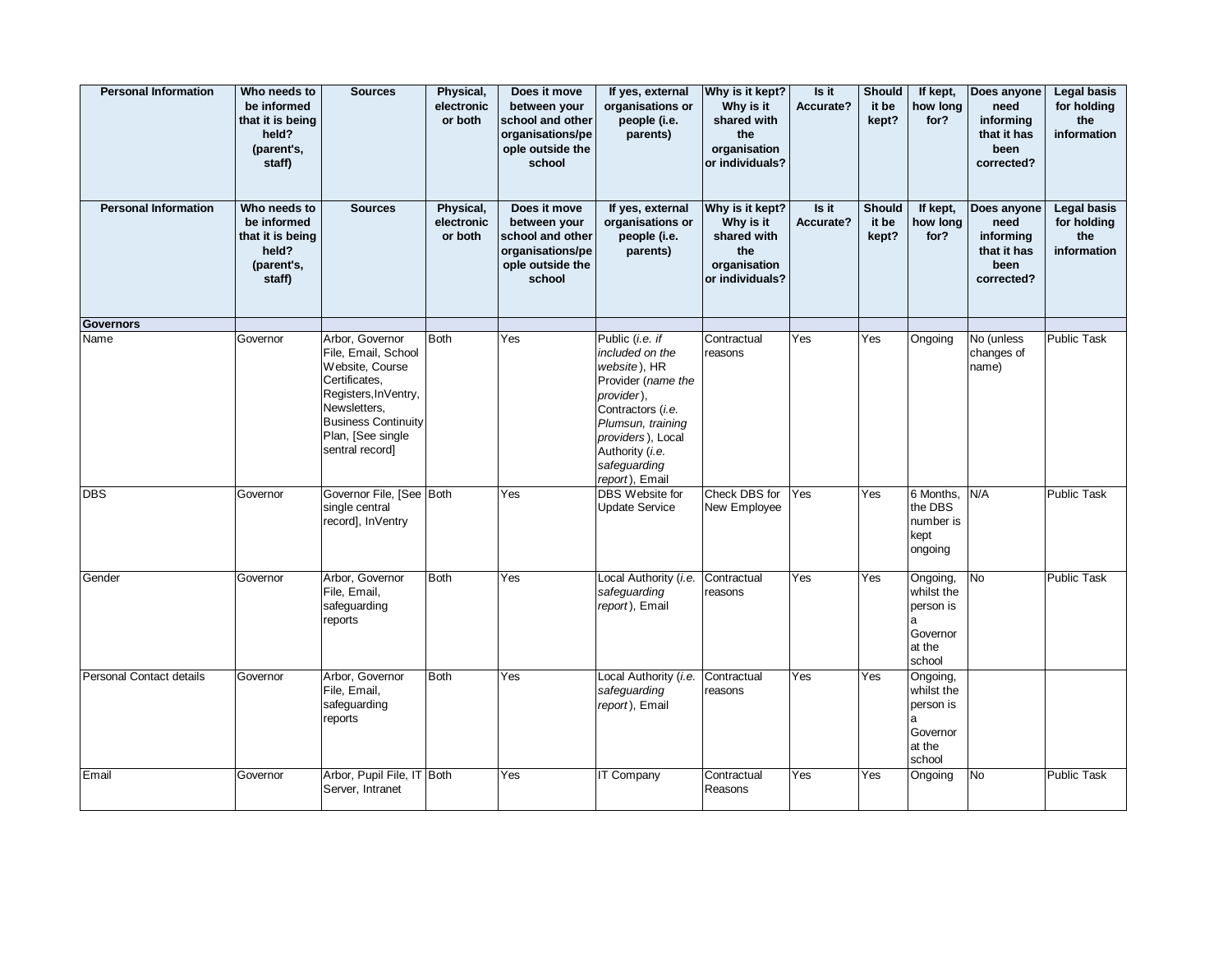| <b>Personal Information</b>                    | Who needs to<br>be informed<br>that it is being<br>held?<br>(parent's,<br>staff) | <b>Sources</b>          | Physical,<br>electronic<br>or both | Does it move<br>between your<br>school and other<br>organisations/pe<br>ople outside the<br>school | If yes, external<br>organisations or<br>people (i.e.<br>parents) | Why is it kept?<br>Why is it<br>shared with<br>the<br>organisation<br>or individuals? | Is it<br>Accurate? | Should<br>it be<br>kept? | If kept,<br>how long<br>for?                                             | Does anyone<br>need<br>informing<br>that it has<br>been<br>corrected? | <b>Legal basis</b><br>for holding<br>the<br>information |
|------------------------------------------------|----------------------------------------------------------------------------------|-------------------------|------------------------------------|----------------------------------------------------------------------------------------------------|------------------------------------------------------------------|---------------------------------------------------------------------------------------|--------------------|--------------------------|--------------------------------------------------------------------------|-----------------------------------------------------------------------|---------------------------------------------------------|
| Adddress                                       | Governor                                                                         | Arbor, Governor<br>File | Both                               | Yes                                                                                                | Local Authority                                                  | Contractual<br>reasons                                                                | Yes                | Yes                      | Ongoing,<br>whilst the<br>person is<br>a<br>Governor<br>at the<br>school |                                                                       |                                                         |
| Telephone No.s                                 | Governor                                                                         | Arbor, Governor<br>File | Both                               | Yes                                                                                                | N/A                                                              | N/A                                                                                   | Yes                | Yes                      | Ongoing,<br>whilst the<br>person is<br>a<br>Governor<br>at the<br>school |                                                                       |                                                         |
| Conflict of interest / Register<br>of interest | Governor                                                                         | Arbor, Governor<br>File | Both                               | Yes                                                                                                | N/A                                                              | N/A                                                                                   | Yes                | Yes                      | Ongoing,<br>whilst the<br>person is<br>a<br>Governor<br>at the<br>school |                                                                       |                                                         |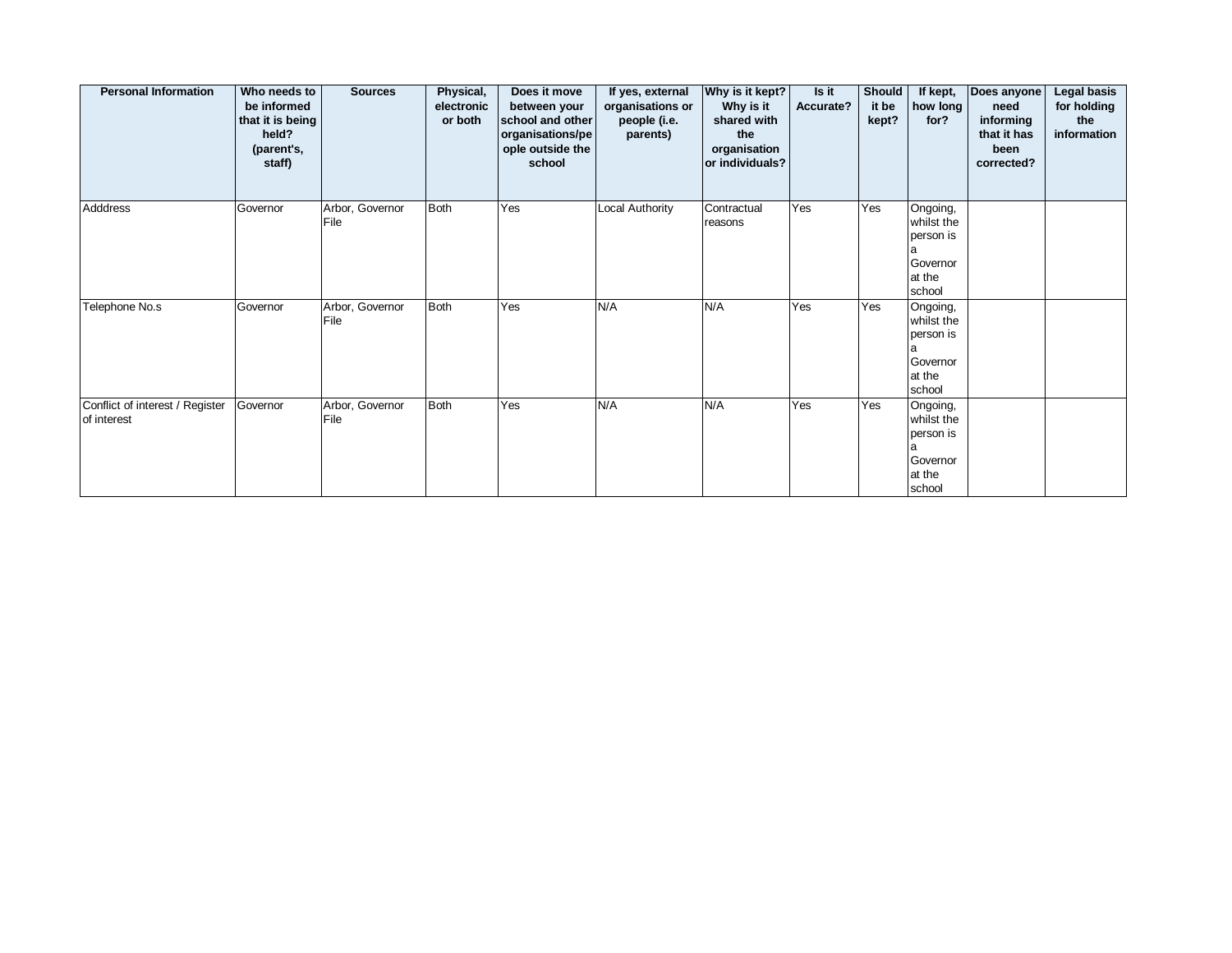| <b>Personal Information</b> | Who needs to<br>be informed<br>that it is being<br>held?<br>(parent's,<br>staff) | <b>Sources</b>                                                                                                                            | Physical,<br>electronic<br>or both | Does it move<br>between your<br>school and other<br>organisations/pe<br>ople outside the<br>school | If yes, external<br>organisations or<br>people (i.e.<br>parents) | Why is it kept?<br>Why is it<br>shared with<br>the<br>organisation<br>or individuals? | Is it<br>Accurate? | <b>Should</b><br>it be<br>kept? | If kept,<br>how long<br>for?                                                | Does anyone<br>need<br>informing<br>that it has<br>been<br>corrected? | <b>Legal basis</b><br>for holding<br>the<br>information |
|-----------------------------|----------------------------------------------------------------------------------|-------------------------------------------------------------------------------------------------------------------------------------------|------------------------------------|----------------------------------------------------------------------------------------------------|------------------------------------------------------------------|---------------------------------------------------------------------------------------|--------------------|---------------------------------|-----------------------------------------------------------------------------|-----------------------------------------------------------------------|---------------------------------------------------------|
| <b>Personal Information</b> | Who needs to<br>be informed<br>that it is being<br>held?<br>(parent's,<br>staff) | <b>Sources</b>                                                                                                                            | Physical,<br>electronic<br>or both | Does it move<br>between your<br>school and other<br>organisations/pe<br>ople outside the<br>school | If yes, external<br>organisations or<br>people (i.e.<br>parents) | Why is it kept?<br>Why is it<br>shared with<br>the<br>organisation<br>or individuals? | Is it<br>Accurate? | Should<br>it be<br>kept?        | If kept,<br>how long<br>for?                                                | Does anyone<br>need<br>informing<br>that it has<br>been<br>corrected? | <b>Legal basis</b><br>for holding<br>the<br>information |
| <b>Governors</b>            |                                                                                  |                                                                                                                                           |                                    |                                                                                                    |                                                                  |                                                                                       |                    |                                 |                                                                             |                                                                       |                                                         |
| Profile                     | Governor                                                                         | Arbor, Governor<br>File. School<br>Website, Business<br>Continuity Plan,<br>[See single sentral<br>record], IT Server,<br>School Intranet | <b>Both</b>                        | Yes                                                                                                | N/A                                                              | N/A                                                                                   | Yes                | Yes                             | Ongoing,<br>whilst the<br>person is<br>a<br>Governor<br>at the<br>school    |                                                                       |                                                         |
| Attendence at meetings      | Governor                                                                         | Arbor, Governor<br>File. School<br>Website                                                                                                | <b>Both</b>                        | Yes                                                                                                | N/A                                                              | N/A                                                                                   | Yes                | Yes                             | Ongoing,<br>whilst the<br>person is<br>a<br>Governor<br>at the<br>school    |                                                                       |                                                         |
| Section 128 check           | Governor                                                                         | Arbor, Governor<br>File, [See single<br>sentral record]                                                                                   | <b>Both</b>                        | Yes                                                                                                | N/A                                                              | N/A                                                                                   | Yes                | Yes                             | 6 Months,<br>the record<br>that the<br>check was<br>untertaken<br>is stored |                                                                       |                                                         |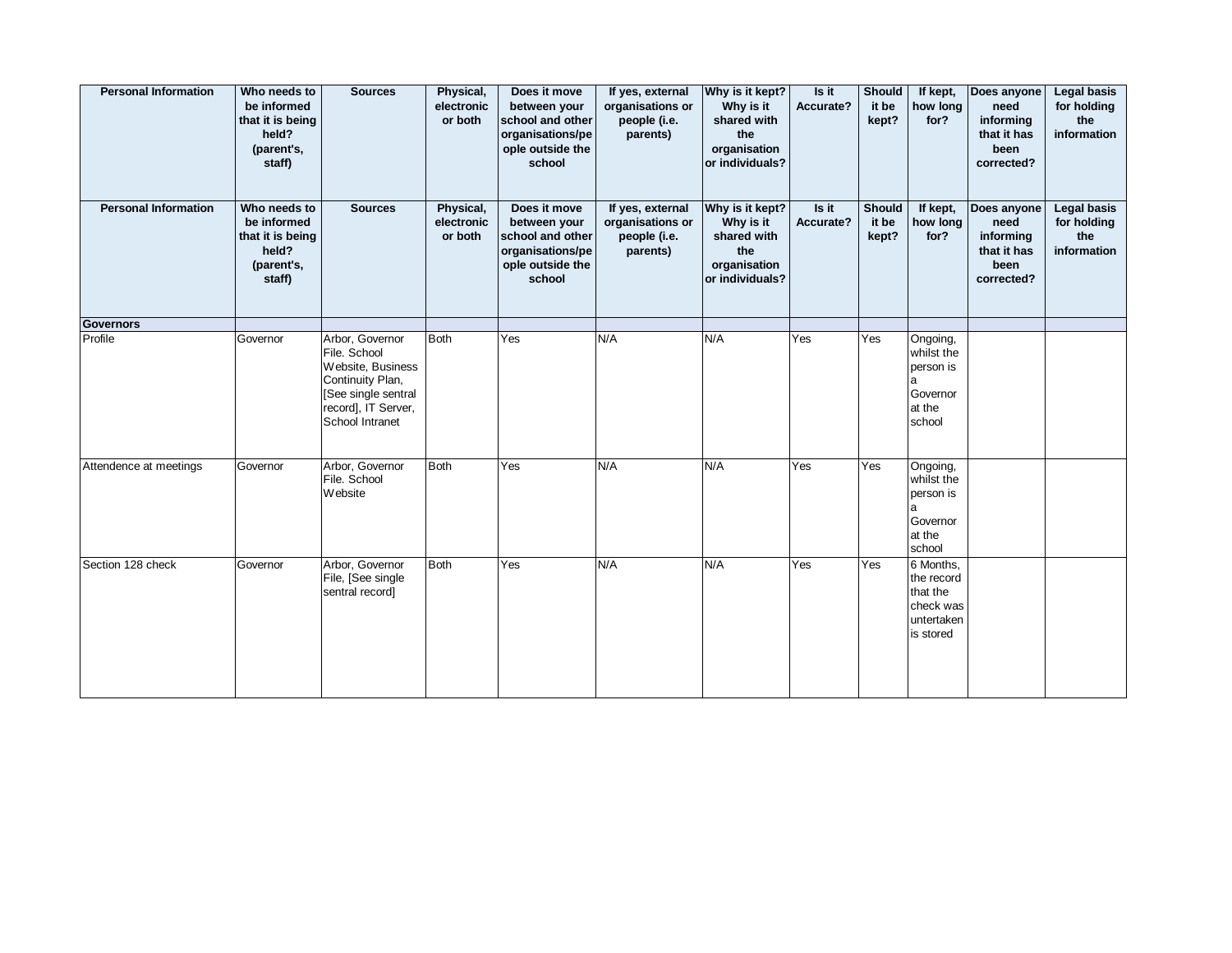| <b>Personal Information</b> | Who needs to<br>be informed<br>that it is being<br>held?<br>(parent's,<br>staff) | <b>Sources</b>                                                                                 | Physical,<br>electronic<br>or both | Does it move<br>between your<br>school and other<br>organisations/pe<br>ople outside the<br>school | If yes, external<br>organisations or<br>people (i.e.<br>parents) | Why is it kept?<br>Why is it<br>shared with<br>the<br>organisation<br>or individuals? | Is it<br>Accurate? | <b>Should</b><br>it be<br>kept?                                                                                                               | If kept,<br>how long<br>for?                                                     | Does anyone<br>need<br>informing<br>that it has<br>been<br>corrected? | Legal basis<br>for holding<br>the<br>information |
|-----------------------------|----------------------------------------------------------------------------------|------------------------------------------------------------------------------------------------|------------------------------------|----------------------------------------------------------------------------------------------------|------------------------------------------------------------------|---------------------------------------------------------------------------------------|--------------------|-----------------------------------------------------------------------------------------------------------------------------------------------|----------------------------------------------------------------------------------|-----------------------------------------------------------------------|--------------------------------------------------|
| Photos                      | Governor                                                                         | Locations in the<br>school (publicity<br>purposes),<br>newsletters, school<br>events, InVentry | <b>Both</b>                        | No (unless taken<br>by an external<br>company)                                                     | Yes, photographic<br>company                                     | Contractual<br>arrangement for<br>providing the<br>photo                              | Yes                | Yes, for<br>medical<br>resason<br>s.<br>and<br>informati<br>on<br>purpose<br>s about<br>the<br>school's<br>achieve<br>ments<br>and<br>records | School<br>photo<br>events - 5<br>years,<br>publicity newsletter<br>$s - 2$ years | <b>No</b>                                                             | Public Task                                      |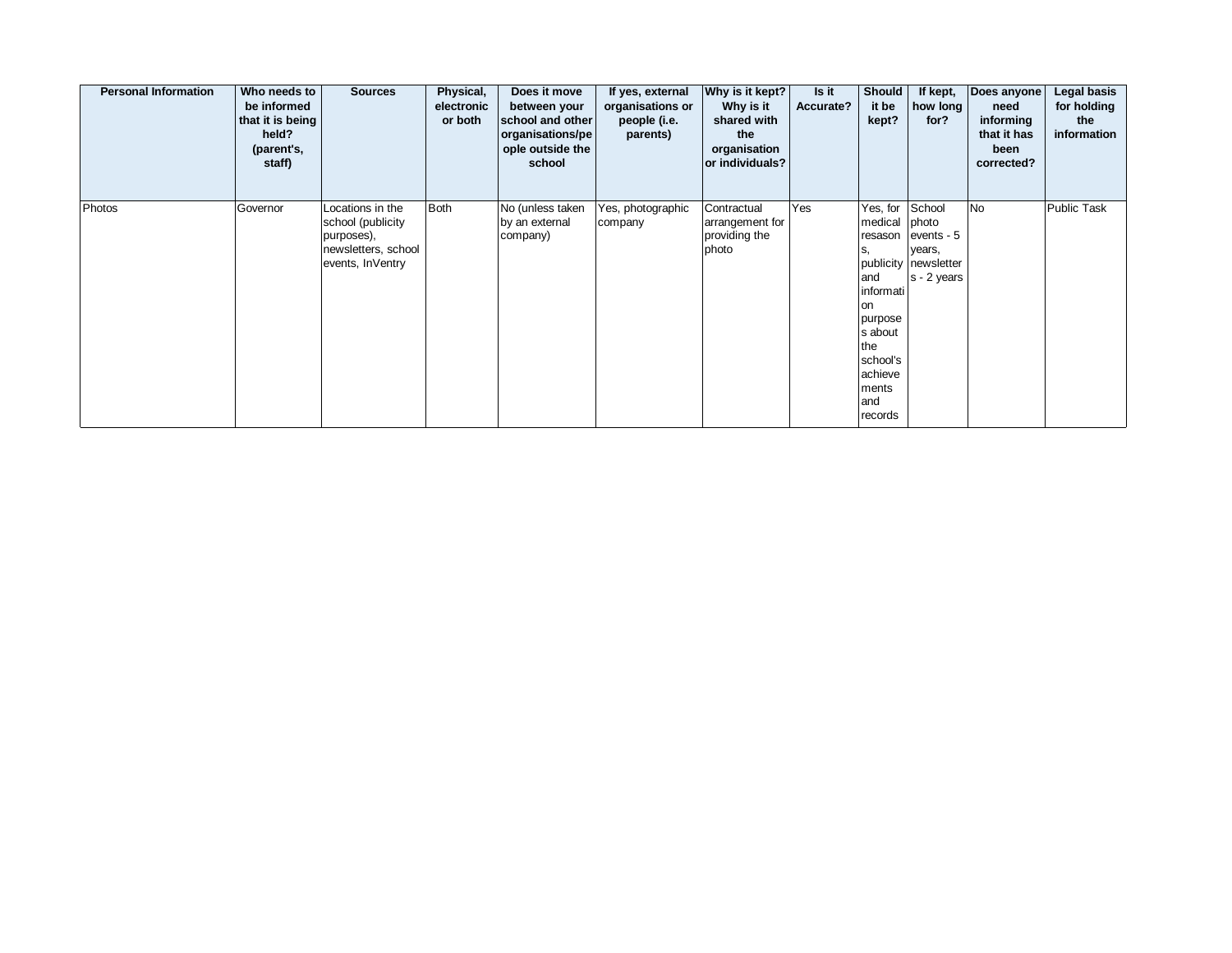| <b>Personal Information</b> | Who needs to<br>be informed<br>that it is being<br>held?<br>(parent's,<br>staff) | <b>Sources</b>                                                                                                                 | Physical,<br>electronic<br>or both | Does it move<br>between your<br>school and other<br>organisations/pe<br>ople outside the<br>school | If yes, external<br>organisations or<br>people (i.e.<br>parents)                                                                                  | Why is it kept?<br>Why is it<br>shared with<br>the<br>organisation<br>or individuals? | Is it<br>Accurate? | <b>Should</b><br>it be<br>kept? | If kept,<br>how long<br>for?                         | Does anyone<br>need<br>informing<br>that it has<br>been<br>corrected? | <b>Legal basis</b><br>for holding<br>the<br>information |
|-----------------------------|----------------------------------------------------------------------------------|--------------------------------------------------------------------------------------------------------------------------------|------------------------------------|----------------------------------------------------------------------------------------------------|---------------------------------------------------------------------------------------------------------------------------------------------------|---------------------------------------------------------------------------------------|--------------------|---------------------------------|------------------------------------------------------|-----------------------------------------------------------------------|---------------------------------------------------------|
| <b>Personal Information</b> | Who needs to<br>be informed<br>that it is being<br>held?<br>(parent's,<br>staff) | <b>Sources</b>                                                                                                                 | Physical,<br>electronic<br>or both | Does it move<br>between your<br>school and other<br>organisations/pe<br>ople outside the<br>school | If yes, external<br>organisations or<br>people (i.e.<br>parents)                                                                                  | Why is it kept?<br>Why is it<br>shared with<br>the<br>organisation<br>or individuals? | Is it<br>Accurate? | <b>Should</b><br>it be<br>kept? | If kept,<br>how long<br>for?                         | Does anyone<br>need<br>informing<br>that it has<br>been<br>corrected? | <b>Legal basis</b><br>for holding<br>the<br>information |
| <b>Contractors</b>          |                                                                                  |                                                                                                                                |                                    |                                                                                                    |                                                                                                                                                   |                                                                                       |                    |                                 |                                                      |                                                                       |                                                         |
| Name                        | Contractor                                                                       | Arbor, Email,<br>School Website,<br>Contracts, Inventry,<br><b>Business Continuity</b><br>Plan, [See single<br>sentral record] | <b>Both</b>                        | Yes                                                                                                | Public (i.e. if<br>included on the<br>website), Other<br>contractors (i.e.<br>Plumsun for<br>edcuational visits,<br>accident reporting),<br>Email | Contractual<br>reasons                                                                | Yes                | Yes                             | Ongoing                                              | No (unless<br>changes of<br>name)                                     | <b>Public Task</b>                                      |
| Address                     | Contractor                                                                       | Arbor, Email,<br>School Website,<br>Contracts, Business<br>Continuity Plan,<br>[See single sentral<br>record]                  | <b>Both</b>                        | Yes                                                                                                | Public (i.e. if<br>included on the<br>website), Other<br>contractors (i.e.<br>Plumsun for<br>edcuational visits.<br>accident reporting),<br>Email | Contractual<br>reasons                                                                | Yes                | Yes                             | Ongoing                                              | No (unless<br>changes of<br>name)                                     | <b>Public Task</b>                                      |
| Gender                      | Contractor                                                                       | Arbor, Email,<br>School Website,<br>Contracts, Business<br>Continuity Plan,<br>[See single sentral<br>record]                  | <b>Both</b>                        | Yes                                                                                                | Public (i.e. if<br>included on the<br>website), Other<br>contractors (i.e.<br>Plumsun for<br>edcuational visits,<br>accident reporting),<br>Email | Contractual<br>reasons                                                                | Yes                | Yes                             | Ongoing                                              | No (unless<br>changes of<br>name)                                     | <b>Public Task</b>                                      |
| Mobile phone                | Contractor                                                                       | Arbor, Email,<br>School Website,<br>Contracts, Business<br>Continuity Plan,<br>[See single sentral<br>record]                  | <b>Both</b>                        | Yes                                                                                                | Public (i.e. if<br>included on the<br>website), Other<br>contractors (i.e.<br>Plumsun for<br>edcuational visits,<br>accident reporting),<br>Email | Contractual<br>reasons                                                                | Yes                | Yes                             | Ongoing                                              | No (unless<br>changes of<br>name)                                     | <b>Public Task</b>                                      |
| <b>DBS</b>                  | Contractor                                                                       | Contractual<br>records, [See single]<br>central record],<br><b>InVentry</b>                                                    | <b>Both</b>                        | Yes                                                                                                | DBS Website for<br><b>Update Service</b>                                                                                                          | Check DBS for<br>New Employee                                                         | Yes                | Yes                             | 6 Months,<br>the DBS<br>number is<br>kept<br>ongoing | N/A                                                                   | <b>Public Task</b>                                      |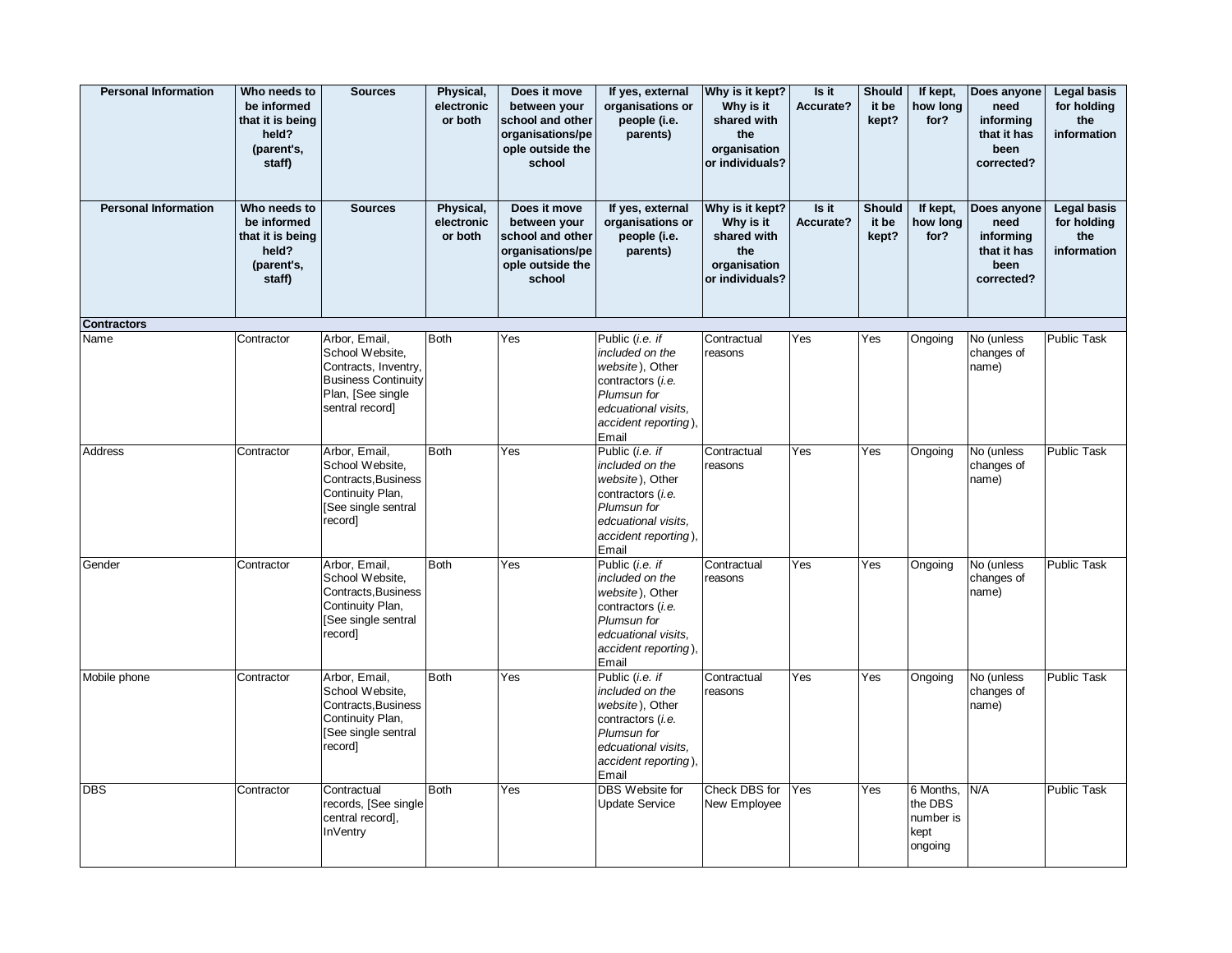| <b>Personal Information</b> | Who needs to<br>be informed<br>that it is being<br>held?<br>(parent's,<br>staff) | <b>Sources</b>                                                       | Physical,<br>electronic<br>or both | Does it move<br>between your<br>school and other<br>organisations/pe<br>ople outside the<br>school | If yes, external<br>organisations or<br>people (i.e.<br>parents) | Why is it kept?<br>Why is it<br>shared with<br>the<br>organisation<br>or individuals? | Is it<br>Accurate? | <b>Should</b><br>it be<br>kept? | If kept,<br>how long<br>for?                           | Does anyone<br>need<br>informing<br>that it has<br>been<br>corrected? | <b>Legal basis</b><br>for holding<br>the<br>information |
|-----------------------------|----------------------------------------------------------------------------------|----------------------------------------------------------------------|------------------------------------|----------------------------------------------------------------------------------------------------|------------------------------------------------------------------|---------------------------------------------------------------------------------------|--------------------|---------------------------------|--------------------------------------------------------|-----------------------------------------------------------------------|---------------------------------------------------------|
| Organisation                | Contractor                                                                       | Contractual<br>records, [See single]<br>central record],<br>InVentry | Both                               | Yes                                                                                                | DBS Website for<br><b>Update Service</b>                         | Contractual<br>reasons                                                                | Yes                | Yes                             | Kept as<br>long as<br>the current<br>contract<br>lasts | N/A                                                                   | Public Task                                             |
| <b>Biometric</b>            | Contractor                                                                       |                                                                      |                                    |                                                                                                    |                                                                  |                                                                                       |                    |                                 |                                                        |                                                                       |                                                         |
| Photos                      | Contractor                                                                       | <b>InVentry</b>                                                      |                                    |                                                                                                    |                                                                  |                                                                                       |                    |                                 |                                                        |                                                                       |                                                         |
| VAT Info                    | Contractor                                                                       | Contractual<br>records,                                              | Both                               | <b>No</b>                                                                                          | N/A                                                              | N/A                                                                                   | Yes                | Yes                             | Kept as<br>long as<br>the current<br>contract<br>lasts | <b>No</b>                                                             | <b>Public Task</b>                                      |
| <b>Visitors</b>             |                                                                                  |                                                                      |                                    |                                                                                                    |                                                                  |                                                                                       |                    |                                 |                                                        |                                                                       |                                                         |
| Name                        | Visitor                                                                          | School Register,<br><b>InVentry</b>                                  | Physical                           | No                                                                                                 | N/A                                                              | N/A                                                                                   | Yes                | Yes                             | Until the<br>visit                                     | No                                                                    | <b>Public Task</b>                                      |
| Car reg                     | Visitor                                                                          | School Register,<br><b>InVentry</b>                                  | Physical                           | <b>No</b>                                                                                          | N/A                                                              | N/A                                                                                   | Yes                | Yes                             | Until the<br>visit                                     | <b>No</b>                                                             | <b>Public Task</b>                                      |
| Gender                      | Visitor                                                                          | <b>School Register</b>                                               | Physical                           | No                                                                                                 | N/A                                                              | N/A                                                                                   | Yes                | Yes                             | Until the<br>visit                                     | <b>No</b>                                                             | <b>Public Task</b>                                      |
| Organisation                | Visitor                                                                          | School Register,<br><b>InVentry</b>                                  | Physical                           | No                                                                                                 | N/A                                                              | N/A                                                                                   | Yes                | Yes                             | Until the<br>visit                                     | No                                                                    | <b>Public Task</b>                                      |
| <b>DBS</b>                  | Visitor                                                                          | InVentry (if regular)                                                |                                    |                                                                                                    |                                                                  |                                                                                       |                    |                                 |                                                        |                                                                       |                                                         |
| E-mails                     | Visitor                                                                          | <b>InVentry</b>                                                      |                                    |                                                                                                    |                                                                  |                                                                                       |                    |                                 |                                                        |                                                                       |                                                         |
| Photo                       | Visitor                                                                          | <b>InVentry</b>                                                      |                                    |                                                                                                    |                                                                  |                                                                                       |                    |                                 |                                                        |                                                                       |                                                         |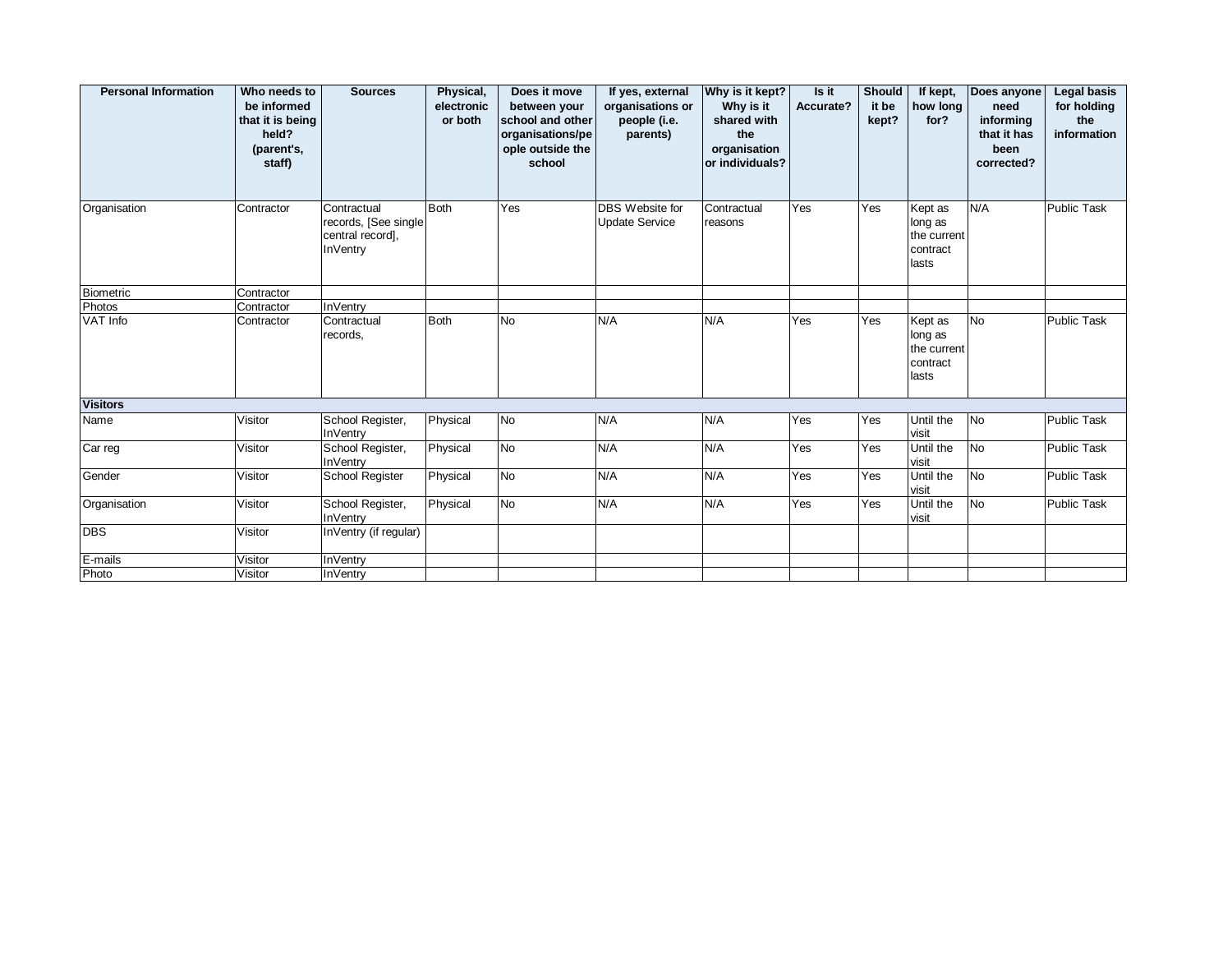| <b>Personal Information</b> | Who needs to<br>be informed<br>that it is being<br>held?<br>(parent's,<br>staff) | <b>Sources</b>                                                                                                             | Physical,<br>electronic<br>or both | Does it move<br>between your<br>school and other<br>organisations/pe<br>ople outside the<br>school | If yes, external<br>organisations or<br>people (i.e.<br>parents)                                                                                               | Why is it kept?<br>Why is it<br>shared with<br>the<br>organisation<br>or individuals? | Is it<br>Accurate? | <b>Should</b><br>it be<br>kept? | If kept,<br>how long<br>for?                         | Does anyone<br>need<br>informing<br>that it has<br>been<br>corrected? | <b>Legal basis</b><br>for holding<br>the<br>information |
|-----------------------------|----------------------------------------------------------------------------------|----------------------------------------------------------------------------------------------------------------------------|------------------------------------|----------------------------------------------------------------------------------------------------|----------------------------------------------------------------------------------------------------------------------------------------------------------------|---------------------------------------------------------------------------------------|--------------------|---------------------------------|------------------------------------------------------|-----------------------------------------------------------------------|---------------------------------------------------------|
| <b>Personal Information</b> | Who needs to<br>be informed<br>that it is being<br>held?<br>(parent's,<br>staff) | <b>Sources</b>                                                                                                             | Physical,<br>electronic<br>or both | Does it move<br>between your<br>school and other<br>organisations/pe<br>ople outside the<br>school | If yes, external<br>organisations or<br>people (i.e.<br>parents)                                                                                               | Why is it kept?<br>Why is it<br>shared with<br>the<br>organisation<br>or individuals? | Is it<br>Accurate? | <b>Should</b><br>it be<br>kept? | If kept,<br>how long<br>for?                         | Does anyone<br>need<br>informing<br>that it has<br>been<br>corrected? | <b>Legal basis</b><br>for holding<br>the<br>information |
| Volunteers                  |                                                                                  |                                                                                                                            |                                    |                                                                                                    |                                                                                                                                                                |                                                                                       |                    |                                 |                                                      |                                                                       |                                                         |
| Name                        | Individual                                                                       | Arbor, Email,<br>School Website,<br>Contracts,<br>InVentry, Business<br>Continuity Plan,<br>[See single sentral<br>record] | <b>Both</b>                        | Yes                                                                                                | Public (i.e. if<br>included on the<br>website), Other<br>contractors (i.e.<br>Plumsun for<br>edcuational visits.<br>accident reporting),<br>Email, HR Provider | Contractual<br>reasons                                                                | Yes                | Yes                             | Ongoing                                              | $\overline{No}$ (unless<br>changes of<br>name)                        | <b>Public Task</b>                                      |
| Photo ID                    | Individual                                                                       | <b>InVentry</b>                                                                                                            |                                    |                                                                                                    |                                                                                                                                                                |                                                                                       |                    |                                 |                                                      |                                                                       |                                                         |
| Gender                      | Individual                                                                       | Arbor, Email,<br>School Website,<br>Contracts, [See<br>single sentral<br>record]                                           | <b>Both</b>                        | Yes                                                                                                | Public (i.e. if<br>included on the<br>website), Other<br>contractors (i.e.<br>Plumsun for<br>edcuational visits.<br>accident reporting),<br>Email, HR Provider | Contractual<br>reasons                                                                | Yes                | Yes                             | For as<br>long as<br>the<br>contract to<br>volunteer | <b>No</b>                                                             | Public Task                                             |
| Contact details             | Individual                                                                       | Arbor, Email,<br>Contracts, IT<br>Server, School<br>Intranet, InVentry<br>(email)                                          | <b>Both</b>                        | Yes                                                                                                | Public (i.e. if<br>included on the<br>website), Other<br>contractors (i.e.<br>Plumsun for<br>edcuational visits.<br>accident reporting),<br>Email, HR Provider | Contractual<br>reasons                                                                | Yes                | Yes                             | For as<br>long as<br>the<br>contract to<br>volunteer | <b>No</b>                                                             | Public Task                                             |
| <b>DBS</b>                  | Individual                                                                       | Contractual<br>records, [See single]<br>central record].<br>InVentry (if regular)                                          | <b>Both</b>                        | Yes                                                                                                | DBS Website for<br><b>Update Service</b>                                                                                                                       | Check DBS for<br>New Employee                                                         | Yes                | Yes                             | 6 Months,<br>the DBS<br>number is<br>kept<br>ongoing | N/A                                                                   | <b>Public Task</b>                                      |